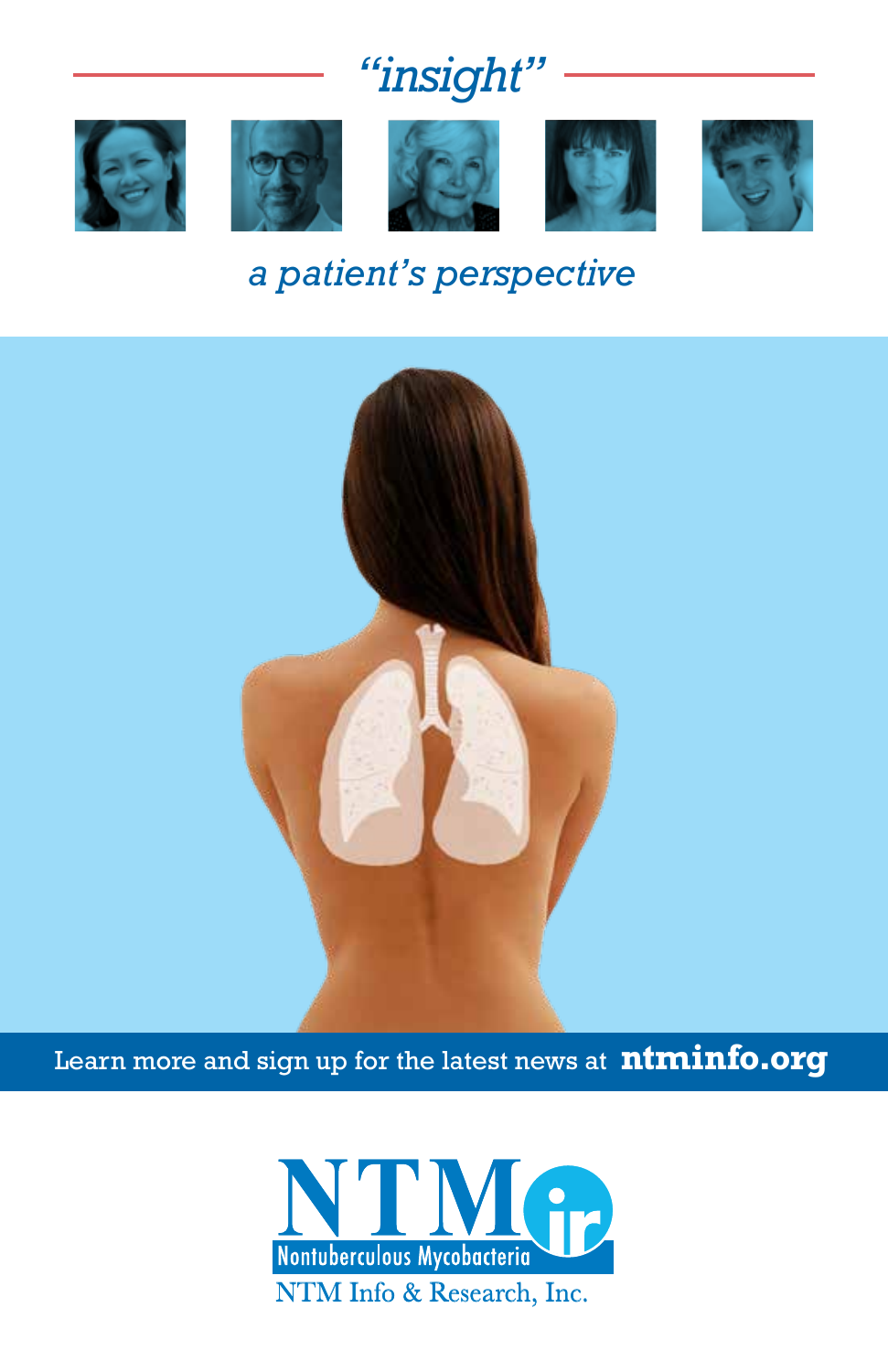This document has been reviewed for medical accuracy, and/or contributed to by:

Timothy R. Aksamit, MD Associate Professor of Medicine, Pulmonary & Critical Care Medicine Mayo Clinic Rochester, MN

#### **Charles L. Daley, MD**

Chief, Division of Mycobacterial & Respiratory Infections, National Jewish Health Denver, CO

Joseph O. Falkinham, III, PhD

Professor of Microbiology, Department of Biological Sciences Virginia Tech Blacksburg, VA

#### David E. Griffith, MD

Professor of Medicine, Section of Pulmonology & Critical Care Medicine. Department of Medicine University of Texas Health Science Center Tyler, TX

#### Gwen A. Huitt, MD, MS

Director, Adult Infectious Disease Unit National Jewish Health Professor, Division of Mycobacterial & **Respiratory Infections** University of Colorado School of Medicine Denver, CO

#### John D. Mitchell, MD

Courteney C. & Lucy Patten Davis Endowed Chair in Thoracic Surgery Professor & Chief, Section of General **Thoracic Surgery** University of Colorado School of Medicine Aurora, CO Consultant, National Jewish Health Denver, CO

#### Kenneth N. Olivier, MD, MPH

Chief, Pulmonary Clinical Medicine Cardiovascular-Pulmonary Branch National Heart, Lung & Blood Institute Bethesda, MD

#### **Matthias Salathe, MD**

Chair, Department of Internal Medicine University of Kansas School of Medicine Kansas City, KS

#### Richard J. Wallace, Jr., MD Chairman, Department of

Microbiology Professor of Medicine & Microbiology John Chapman Professorship in Microbiology University of Texas Health Science Center Tyler, TX

#### Kevin L. Winthrop, MD, MPH

**Associate Professor of Infectious** Diseases & Ophthalmology Professor, Public Health & Preventive Medicine. Division of Infectious Diseases Oregon Health & Science University Portland, OR

### **TABLE OF CONTENTS**

| WHY HAVEN'T I HEARD OF NTM LUNG DISEASE BEFORE? 6 |  |
|---------------------------------------------------|--|
|                                                   |  |
|                                                   |  |
|                                                   |  |
|                                                   |  |
|                                                   |  |
|                                                   |  |
|                                                   |  |
|                                                   |  |
|                                                   |  |
|                                                   |  |
|                                                   |  |
|                                                   |  |
|                                                   |  |
|                                                   |  |
|                                                   |  |
|                                                   |  |
|                                                   |  |
|                                                   |  |
|                                                   |  |
|                                                   |  |
|                                                   |  |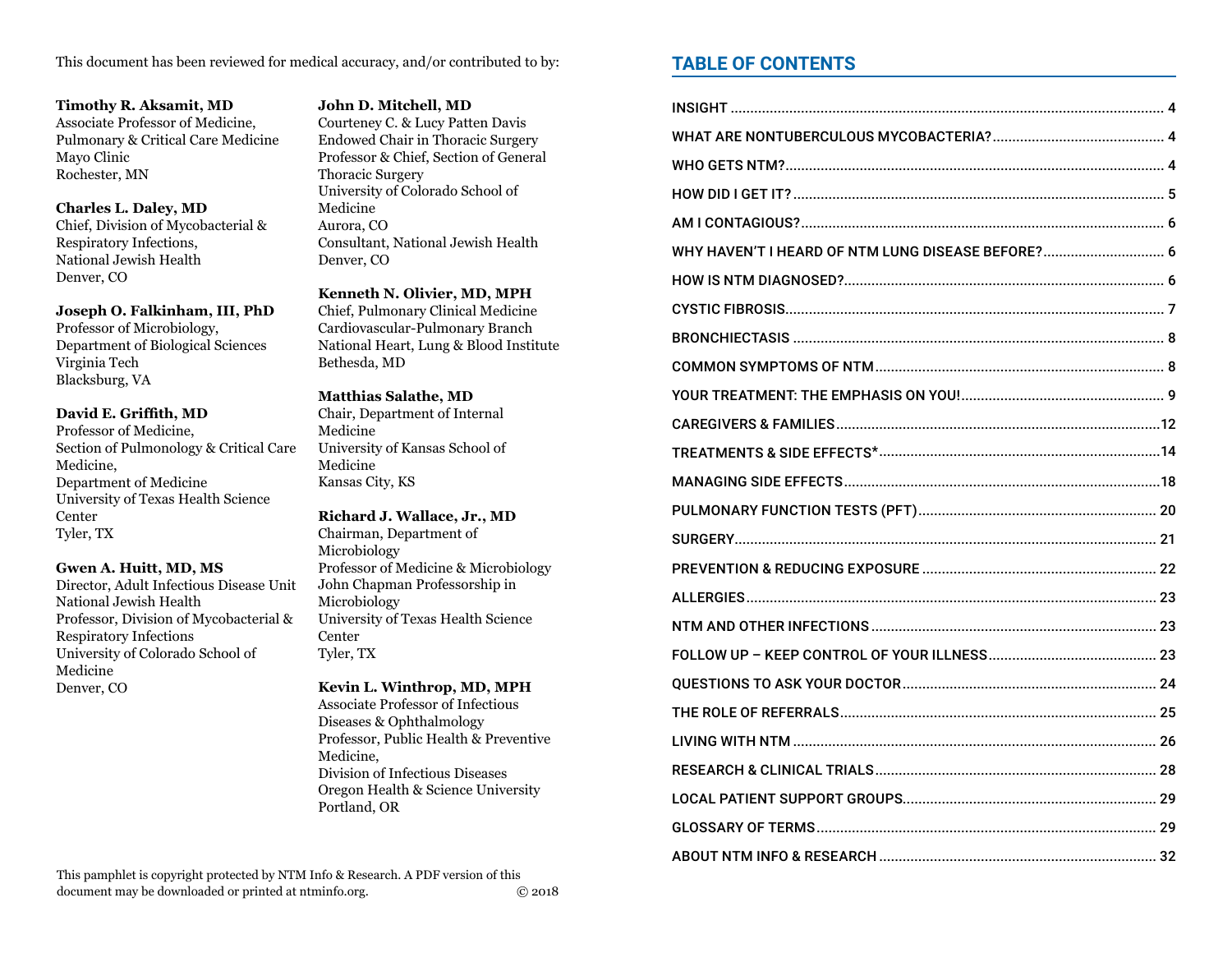### **INSIGHT**

This pamphlet provides insight into lung disease caused by nontuberculous mycobacteria (NTM) and empowers the patient to participate in his or her own treatment. NTM is also called atypical tuberculosis (atypical TB), mycobacteria other than tuberculosis (MOTT), MAC (*Mycobacterium avium* complex, which is actually several species or type of NTM), or environmental mycobacteria (EM).

You can find expanded versions of the information contained in this booklet on our website, **ntminfo.org**.

### **WHAT ARE NONTUBERCULOUS MYCOBACTERIA?**

Nontuberculous mycobacteria (NTM) are naturally occurring environmental organisms found widely in both water and soil. They can cause or worsen significant respiratory damage, such as bronchiectasis. There are more than 180 species of nontuberculous mycobacteria. MAC or *Mycobacterium avium* complex, *M. kansasii*, *M. abscessus*, *M. chelonae*, and *M. fortuitum* are just a few. (M. is used as an abbreviation for mycobacterium.) Some are readily treated with two or three drugs, while other types are resistant to many drugs and more difficult to treat. These require treatment that is often more complex and of a longer duration.

### **WHO GETS NTM?**

NTM lung disease (pulmonary NTM disease) is not as well-known or understood as tuberculosis (TB). We know that there are certain underlying conditions (sometimes referred to as a comorbidity) that make some people more susceptible to NTM infection, such as prior lung infection as well as bronchiectasis, COPD and genetic diseases such as Cystic Fibrosis, Alpha-1 antitrypsin deficiency, and primary ciliary dyskinesia (PCD).

In the past, NTM lung disease in North America was seen predominantly in men and was often misdiagnosed as TB. NTM lung disease then started to be seen more in slender Caucasian post-menopausal women, but we are now seeing it in men, younger women, and children. In other areas of the world including the Netherlands, the patient profile is quite different and is reported to be changing.

Illnesses which feature immune dysregulation, such as autoimmune disorders like Sjogren's disease or rheumatoid arthritis (RA), may also increase someone's risk of infection. We also know now that immunosuppressive medications such as chemotherapy, prednisone, or drugs used to treat conditions such as RA, psoriasis, and Crohn's disease, may increase the risk of NTM infection. This includes extrapulmonary NTM disease, or NTM infection in areas of the body other than the lungs. NTM infections can occur in bone, skin or soft tissue, and outbreaks have been reported that were traced back to nail salons, laser eye surgery centers, dental clinics, and heater-cooler units used in open heart (openchest) surgery.

Other underlying conditions include pneumonia, prior inhalation of inorganic dust including silica, GERD (gastroesophageal reflux disease, which is spillage of material from the esophagus into the lungs), bronchiectasis, emphysema, or cigarette-induced lung disease.

Current estimates place the number of people with NTM lung disease as high as 180,000 people in the United States at any given time, with that number rising 8 percent each year in people 65 years and older. (Strollo *et al*., 2015.)

### **HOW DID I GET IT?**

NTM organisms are in the environment, including water (both natural sources and treated tap water) and soil. Doctors and scientists believe that some patients become infected with NTM from inhalation of mycobacteria that become aerosolized by showers, kitchen sink sprayers, indoor pools, hot tubs, or from refrigerator ice makers. If you have an underlying condition that might make you susceptible to NTM infection, you may wish to speak to your doctor about the advisability of bathing in a tub rather than showering.

Some patients may become infected with NTM from inhalation of mycobacteria naturally existing in potting soil, through activities like gardening. Many doctors and scientists believe NTM lung infection is not just due to exposure to the bacteria in the environment but also because of host vulnerability – some people are more predisposed to infection.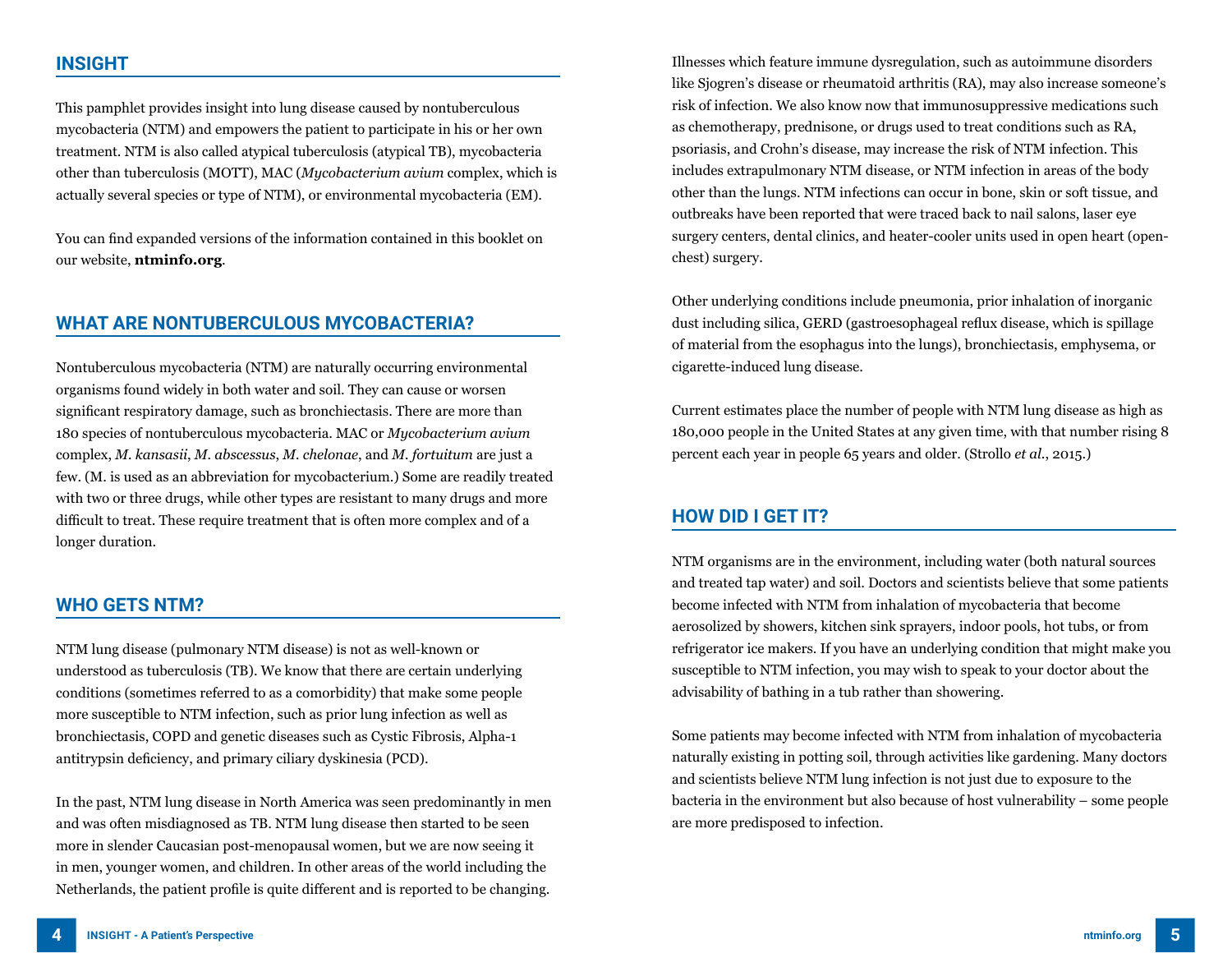### **AM I CONTAGIOUS?**

No. NTM are not considered to be communicable person to person. However, patients with certain comorbidities such as Cystic Fibrosis may be vulnerable to passing certain infections among each other, and it is uncertain whether NTM is one of them. For this reason, CF patients should take extra precautions when in close settings with one another.

### **WHY HAVEN'T I HEARD OF NTM LUNG DISEASE BEFORE?**

You've probably heard of other mycobacterial diseases. The two best known are different than NTM lung illness. They are *Mycobacterium tuberculosis* (TB) and *Mycobacterium leprae* (leprosy), both of which have caused great human suffering and are contagious.

Nontuberculous mycobacteria (NTM) should not be confused with TB or leprosy.

### **HOW IS NTM DIAGNOSED?**

NTM infection is often misdiagnosed. Unfortunately, this may delay initial diagnosis until after the patient has had recurrent infections and suffered more lung damage as a result. This may make treatment more difficult because prior use of a single drug may have created some drug resistance. Recurrent infections and associated inflammation may have resulted in additional damage to the respiratory system. The patient profile has changed through the years, making it important to evaluate the implications of all and varying symptoms, and consider testing for NTM.

#### **The diagnosis of NTM involves the following:**

**I. Sputum smear and culture** – Acid fast bacilli (AFB) smear and culture, are the basic tests to identify mycobacteria. For accurate identification of the strain of NTM and drug sensitivities, testing should be done at a specialized laboratory, which can tell your doctor which drugs are most likely to work. If you have trouble coughing up sputum (also called mucus or phlegm), your doctor may decide to perform a bronchoscopy to obtain the needed sample.

**II. Chest CT** (Computed Tomography) – A CT (CAT) scan is a three-dimensional image generated from a large series of two-dimensional x-ray images. Chest x-rays alone provide rudimentary identification of lung ailments. A CT scan provides the doctor with a detailed look at the extent and location of disease and is an important diagnostic tool. NTM diagnosis and follow-up generally requires a high-resolution CT scan **without contrast**.

**III. Medical History** – Knowing what illnesses you and your blood relatives have had, including childhood illnesses, may provide your doctor with additional understanding of why certain underlying lung conditions exist. For more information on diagnostics and tips on gathering a family health history, visit **ntminfo.org**.

### **CYSTIC FIBROSIS**

Cystic Fibrosis (CF) is a genetically inherited, chronic, and potentially lifeshortening disease. A defective gene results in an unusually thick, sticky mucus that clogs the airways.

If you've been diagnosed with CF, you have at least two mutated genes, inheriting one from each parent. In some cases, additional tests such as the Sweat Test, which measures the amount of chloride in the patient's sweat, may be useful. Testing should be done through an accredited CF care center.

Occasionally, a patient with one CF gene mutation but a mildly elevated sweat test result may not have completely normal lung function, may exhibit other symptoms, or might get sick later in life. In this case, the patient should be followed by a physician or institution with expertise in CF to see if symptoms develop. If you have been diagnosed with CF, your care should be coordinated through an accredited CF center.

CF is a significant comorbidity for NTM lung disease. Some NTM patients are now being diagnosed with a form of CF as adults.

For more information on Cystic Fibrosis as well as available treatments, guidelines, and locations of accredited treatment centers, visit cff.org or **ntminfo.org**.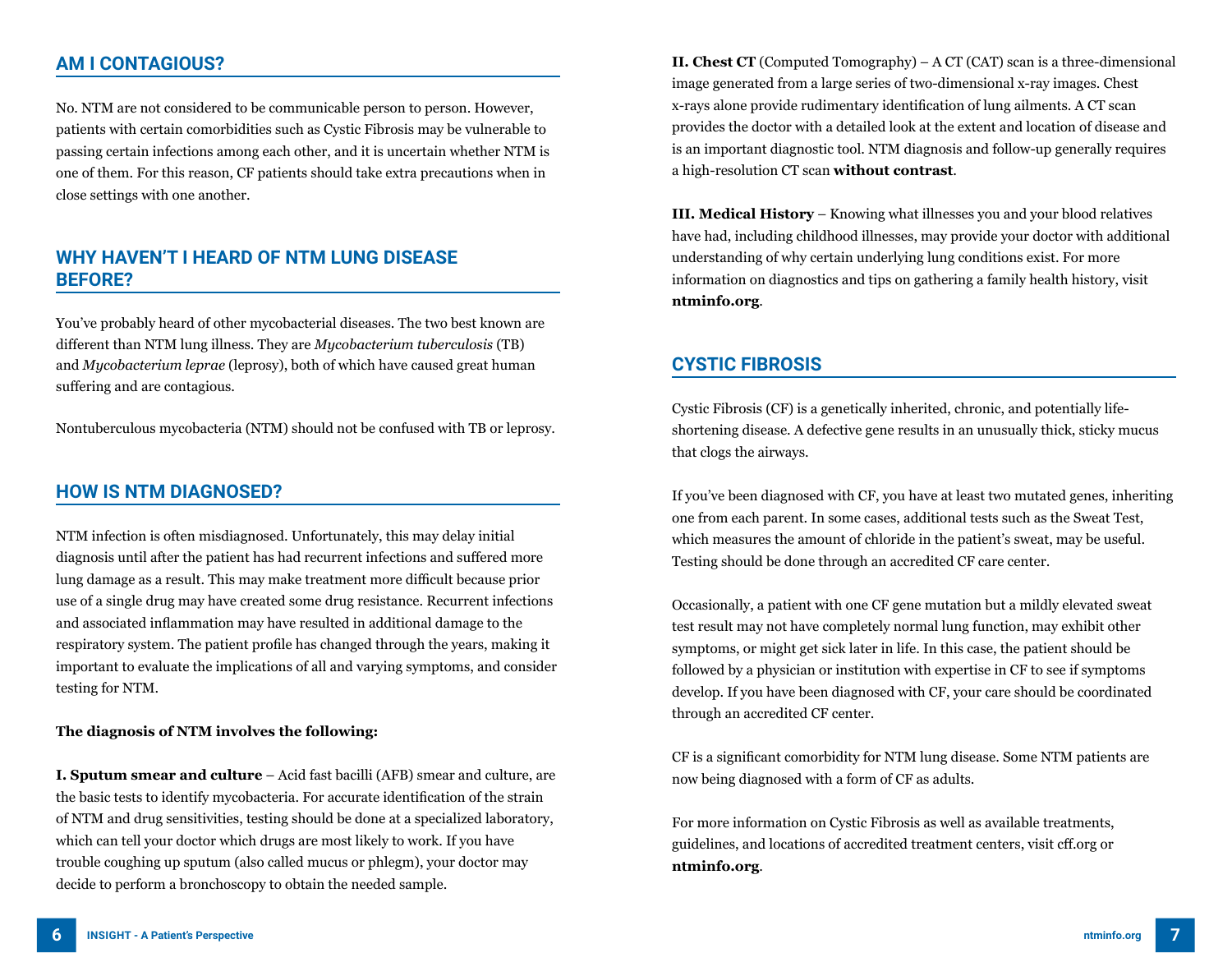### **BRONCHIECTASIS**

Bronchiectasis is a structural change of the airways (bronchial tubes) in your lungs. NTM infection causes your airways to produce or retain extra mucus and over time, it may lead to their dilation (widening) and scarring. Changes like this, which damage muscle or elastic tissue of the bronchial tubes is called bronchiectasis. These dilated bronchial tubes can trap mucus. If you are unable to clear the mucus normally because it is trapped in the damaged airways, the mucus stays there and this can allow infection to grow. As the damage progresses, infections recur.

The problems that lead to bronchiectasis often begin early in life, but you might not be diagnosed for many months or even many years, often until you've had repeated lung infections and have more difficulty breathing. Bronchiectasis is the most common comorbidity of NTM lung disease.

For more information, visit **bronchiectasisandntminitiative.org** or **ntminfo.org**

### **COMMON SYMPTOMS OF NTM**

#### **Patients with NTM infections often experience a variety or even all of the following:**

**1. Cough** – You may or may not cough out sputum. NTM lung disease may cause you to cough up blood (this is called hemoptysis). If you cough up blood, you should contact your doctor or seek emergency help immediately. Any time you cough up blood, it is essential that you remain calm and still to help minimize the amount of blood you cough.

**2. Night Sweats, Fever** – You may experience some low-grade fever. The sensation of feverishness and sweating is often more prominent at night.

**3. Loss of Weight and Loss of Appetite** – It is not uncommon to lose weight, which is why it is important to be aware of weight changes. Please consult with your doctor and/or a nutritionist to determine how to modify and augment your diet. You can also find a nutrition guide with suggestions for increasing caloric intake, as well as a printable food diary, at **ntminfo.org**.

**4. Lack of Energy** – Many patients note a variable but often profound sense of fatigue.

- **5. Feeling short of breath**
- **6. Wheezing**
- **7. Chest pain around the lung area**

### **YOUR TREATMENT: THE EMPHASIS ON YOU!**

Living with a mycobacterial infection requires a skilled and experienced medical team to design and implement a treatment protocol. The success of your treatment relies on YOU, your medical professionals, and your medicines.

Fortunately, you can play an active role in the progress of your treatment. You should be fully committed to wellness and seek the support of family and friends. Your lifestyle and routines may have to change. The changes you make are to improve your health and lengthen your life, and with a positive attitude these can be rewarding rather than burdensome.

Once you have fully discussed your condition and treatment plan with your doctor, you have the responsibility to implement your treatment and follow through with full commitment.

**1. Taking Medicines** – You will likely need to take multiple medications. Take all medicines every day for as long as needed. Do not stop when you begin to feel better. The doctor will tell you when the bacteria have been controlled long enough to stop taking your medicines.

Your medications may have some side effects. Call your doctor to discuss any side effects and determine whether your medicines should be changed, or the dosage altered. If you are having a severe reaction, call your doctor or pharmacist immediately, however, unless your reaction is life-threatening, do not stop taking any of your medicines because doing so can make your NTM drug-resistant.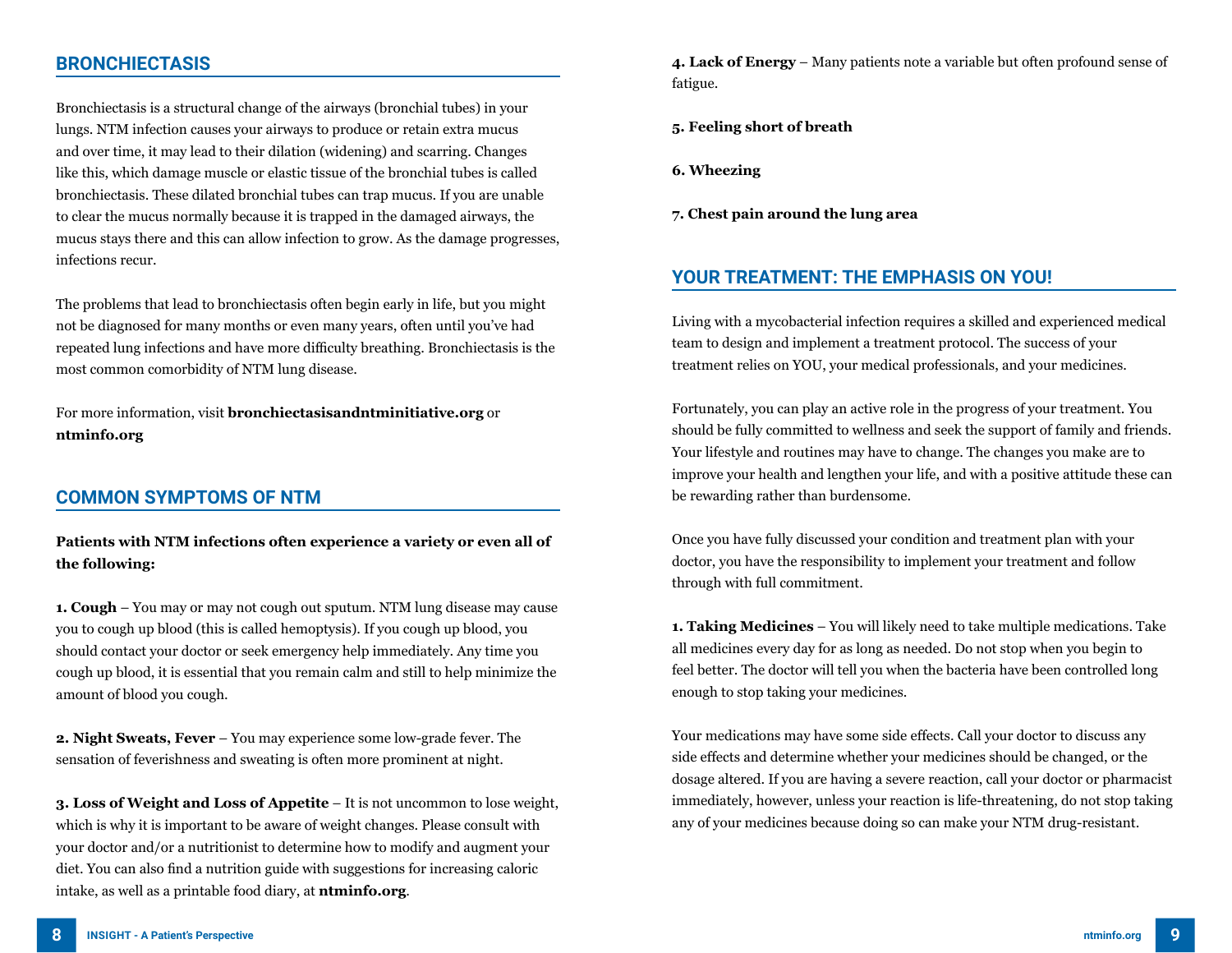The American Thoracic Society (ATS) and Infectious Disease Society of America (IDSA), and the British Thoracic Society (BTS) recommend a standard treatment for pulmonary NTM disease consisting of three or four medications.

Certain combinations of antibiotics work better together because they attack the bacteria in more than one way. Drug combinations are often prescribed to effectively treat a specific strain of NTM. For this reason, it is very important that your sputum samples be sent to a qualified, specialized mycobacteriology lab for precise identification of the species and sensitivity testing.

Occasionally the standard therapy will fail, or another combination of drugs will be recommended depending on the strain of NTM. In these cases, medications may be added or changed.

For more information on these and other medications, please see the "Types of Antibiotics" chart on pages  $14 - 17$  of this pamphlet. You can also find links to other resources and full ATS/IDSA treatment guidelines at **ntminfo.org**.

#### **2. Types of Medicines**

**A. Oral** – Pills or liquid medicines taken by mouth, as directed by your doctor. Make sure you understand what time of day to take the medicines and whether they should be taken before, after, or with meals.

You may have trouble swallowing pills. When taking them, don't tilt your head back. Instead, put your chin down to your chest and swallow the pills. You can also use soft food like applesauce; combine the pill with it and swallow.

**B. Intravenous (IV)** - IV medicines are infused via a port or "picc" line and may be done in a hospital or at home. In some cases, IV treatments are relatively short in nature (a matter of weeks), but in other cases, may be of much longer duration. Be sure you know how often you are supposed to take these medicines. It is also very important that you know how to care for any central catheter (port) or picc line to avoid introducing any other infections.

**C. Inhaled** - Some medicines may be inhaled directly into your lungs or nose, potentially minimizing side effects or complications. These drugs include antibiotics or anti-inflammatory agents such as steroids, or bronchodilators. It is important that you learn how to care for the nebulizer to maintain sterile

conditions to avoid introducing other bacteria or infections into your lungs. Run the unit to clear and dry the tubing and sterilize the nebulizer mouthpiece regularly. Visit **ntminfo.org** for more information on sterilizing medical equipment.

Certain inhaled medicines may also be taken by metered dose inhalers, which are easier to maintain than nebulizers. It is very important that your doctor or respiratory therapist show you the proper way to use these inhalers so that you get the benefit of the full amount of medicine into your lungs or sinuses.

**3. Hearing, Vision and Other Testing** – Some of the antibiotics your doctor may prescribe can affect your hearing or vision. By the time you notice a problem, it may be too late, so regular checkups are recommended because you might not notice the damage until it has progressed. Ask your doctor about getting baseline tests on your hearing and vision when beginning treatment for NTM lung disease.

Patients with certain heart conditions may be at risk of developing a dangerous irregular heart rhythm when taking certain types of antibiotics. Speak with your doctor about getting evaluated for these conditions and having regular EKGs if taking one of these medications.

**4. Clear Your Lungs and Sinuses (Airway Clearance)** - You and your doctor or respiratory therapist may have selected one or more ways to clear the mucus from your lungs. It could be chest physical therapy (chest PT) with postural drainage, use of an airway clearance device, or inhaled saline solution. Whatever methods of mucus clearance you use, remember that every time you cough out infected mucus, there is that much less in your lungs to do damage and that much less for the antibiotics to overcome.

Your doctor may have instructed you to do a sinus wash once or twice a day. If so, be sure that you know the correct procedure and how to sterilize the water used and equipment. Visit **ntminfo.org** for sinus wash guidelines established by the U.S. Centers for Disease Control.

**5. Stay Well Hydrated** – Patients with NTM disease need adequate fluids. Fluid is essential for thinning mucus secretions, which in turn helps you clear mucus from your airways. It also helps your kidneys and liver process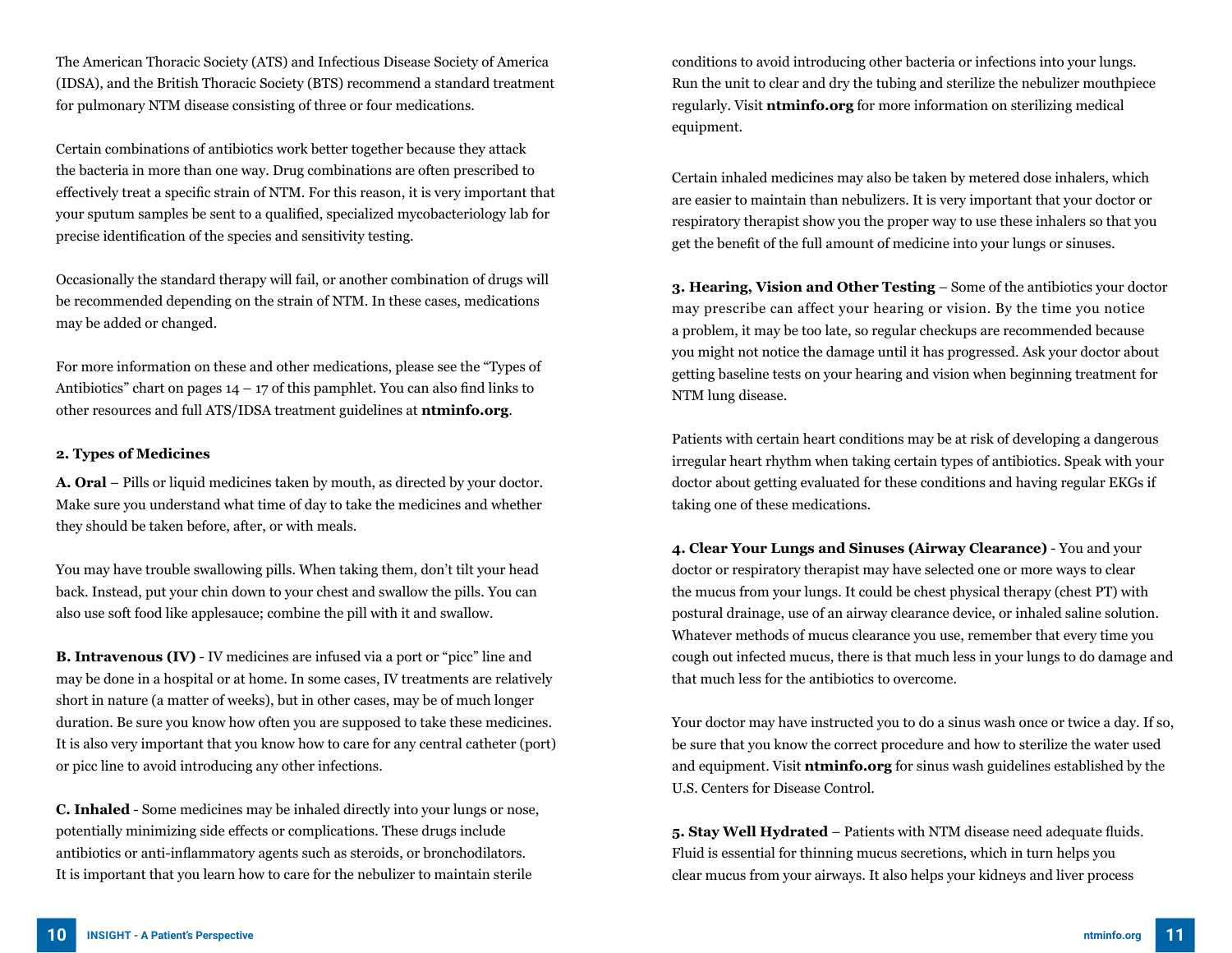medications. Try to minimize drinks such as alcohol and coffee, tea or any other drink that acts as a diuretic and actually results in dehydration.

**6. Exercise** – Exercise is important to help maintain and improve endurance overall. Some patients report that the hard breathing associated with exercise helps them clear their lungs. Weight training can also help muscles become more efficient at extracting oxygen from your blood. Exercise is a recommended part of most treatment plans, but you must discuss the extent and type with your doctor before starting an exercise regimen.

### **CAREGIVERS & FAMILIES**

As the caregiver, your role is an important one on the NTM patient's journey, and while the illness takes a great toll on patients, the caregivers and family members also live with the stress of a chronic illness.

Having to care for a loved one with a serious illness like NTM lung disease can cause great disruption to your life, as you help your loved one with treatments and the challenges of a changed lifestyle. This is a chronic illness, and there is often a feeling of loss of control, or that it is a huge burden or undertaking. These feelings are normal and should not be pushed aside. It helps for both you and the patient to know as much as possible about the illness and treatments, so you can make decisions together.

It's important to address the emotional and physical issues you face, because each patient needs a strong support system, and as the caregiver, so do you, to be a strong support to the patient.

Some helpful tips for caregivers:

- Get an annual flu shot and if warranted, pneumonia vaccination as well
- Wash your hands well and avoid close contact with people who are ill
- Develop a personal support system for yourself
- Ask for help from friends and family
- Be realistic about how much of your time and yourself you can give, and communicate those limits clearly
- Join a support group for caregivers it helps to know you're not alone

• Schedule some social time for yourself

From specialists to primary care physicians to pharmacists and therapists, health care providers are often a valuable source of information needed to help with the ongoing long-term regimen needed to treat NTM lung disease. Listen to your instincts and to your loved one as well. Listen and observe for anything out of the ordinary in case it needs to be reported to the doctor.

Online resources for caregivers include the National Alliance for Caregiving (www.caregiving.org), the Family Caregiver Alliance (caregiver.org) and the National Family Caregiver Support Program (www.aoa.acl.gov). Links to these and other resources, as well as more information and helpful tips for caregivers and families can be found on **ntminfo.org**.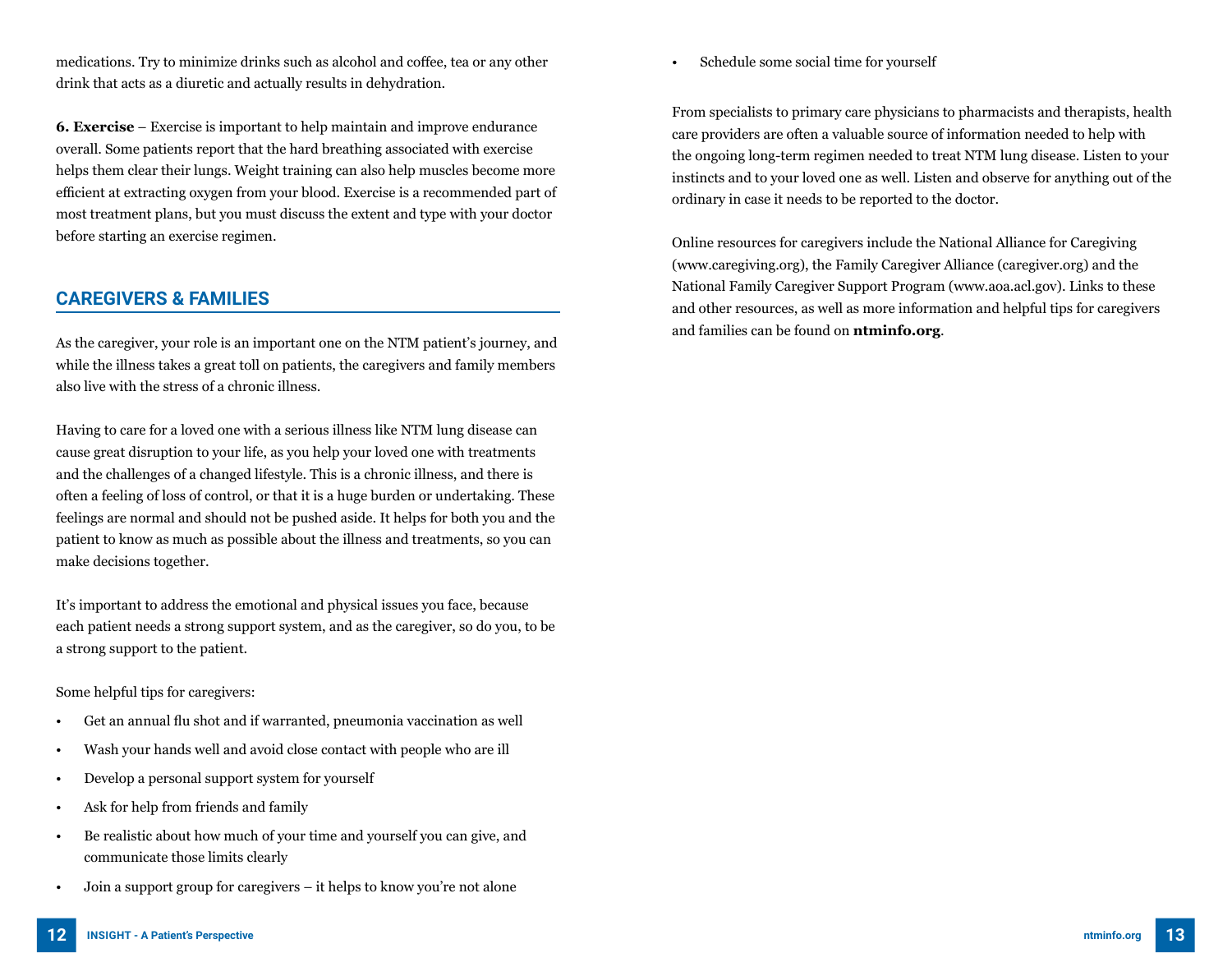### **TREATMENTS & SIDE EFFECTS\***

Medications with FDA approval for treatment of NTM lung disease are indicated in the chart.

| <b>CLASS</b> | <b>MEDICATION</b><br><b>NAMES</b><br>(BRAND NAMES)                                                           | <b>FORM</b>                      | <b>NOTES</b>                                                                                                                                                                                                                                                                           | <b>COMMON SIDE</b><br><b>EFFECTS</b>                                                                                                                                                                                |
|--------------|--------------------------------------------------------------------------------------------------------------|----------------------------------|----------------------------------------------------------------------------------------------------------------------------------------------------------------------------------------------------------------------------------------------------------------------------------------|---------------------------------------------------------------------------------------------------------------------------------------------------------------------------------------------------------------------|
| Rifamycin    | Rifampin<br>( $Rifadin$ <sup>®</sup> ,<br>Rimactane <sup>®</sup> )<br>Rifabutin<br>(Mycobutin <sup>®</sup> ) | Capsule,<br>Injection<br>Capsule | Generally used to<br>treat MAC, along<br>with ethambutol<br>plus macrolide.<br>Rifamycins may<br>permanently<br>stain contact<br>lenses orange.<br>Consider<br>disposable<br>contact lenses.<br>Can interact<br>with other drugs,<br>especially anti-<br>fungal and newer<br>CF drugs. | Red, brown or<br>orange saliva,<br>sweat, tears or<br>feces; diarrhea/<br>upset stomach;<br>fever, chills, flu-<br>like symptoms;<br>flushing; itching;<br>rash: elevated liver<br>enzymes; abnormal<br>blood count |
| Ethambutol   | (Myambutol®)                                                                                                 | Pill                             | Patients on<br>ethambutol should<br>have regular<br>vision checks.                                                                                                                                                                                                                     | Vision changes;<br>numbness, tingling<br>in hands and feet;<br>rash                                                                                                                                                 |
| Macrolide    | Clarithromycin<br>$(Biaxin^{\circledR})$<br>Azithromycin<br>$(Zithromax^@)$                                  | Pill<br>Pill                     | Do not take<br>a macrolide<br>alone or with<br>a quinolone as<br>this can cause<br>drug resistance.<br>Patients on<br>azithromycin<br>should have an<br><b>EKG</b> and regular<br>hearing checks.                                                                                      | Irregular heart<br>rhythm; hearing<br>changes; nausea;<br>muscle weakness;<br>kidney problems;<br>metallic taste;<br>diarrhea;<br>abdominal pain;<br>rash                                                           |

| <b>CLASS</b>                      | <b>MEDICATION</b><br><b>NAMES</b><br>(BRAND NAMES)              | <b>FORM</b>                             | <b>NOTES</b>                                                                                                                  | <b>COMMON SIDE</b><br><b>EFFECTS</b>                                                                                       |
|-----------------------------------|-----------------------------------------------------------------|-----------------------------------------|-------------------------------------------------------------------------------------------------------------------------------|----------------------------------------------------------------------------------------------------------------------------|
| Aminoglycoside                    | Amikacin                                                        | Intra-<br>venous<br>$(IV)$ ,<br>Inhaled | Patients on<br>aminoglycosides<br>should have a<br>baseline hearing<br>test before or at<br>start of treatment.               | Hearing loss;<br>tinnitus (ringing in<br>the ears); nausea;<br>muscle weakness:<br>rash; poor balance;<br>kidney problems; |
|                                   | $(ARIKAYCE®) +$<br>FDA-approved to<br>treat MAC lung<br>disease | Inhaled                                 | Hearing as<br>well as BUN,<br>creatinine, and<br>electrolytes should<br>be monitored at<br>routine intervals                  | risk of increased<br>respiratory adverse<br>reactions (inhaled)                                                            |
|                                   | Tobramycin<br>$(TOBI^{\circledR})$ #                            | Inhaled,<br>IV                          | while on therapy.                                                                                                             |                                                                                                                            |
|                                   | Streptomycin                                                    | Injection,<br><b>IM</b>                 |                                                                                                                               |                                                                                                                            |
| Fluoroquinolones<br>("Quinolone") | Ciprofloxacin<br>$(Cipro^{\circledR})$                          | Pill                                    | Do not take<br>alone or<br>only with a<br>macrolide as                                                                        | Upset stomach;<br>rash; diarrhea;<br>headache; loss of<br>appetite; abnormal                                               |
|                                   | Levofloxacin<br>(Levaquin <sup>®</sup> )                        | Pill                                    | this can cause<br>drug resistance.                                                                                            | EKG in at-risk<br>patients or in<br>combination with<br>other medications;                                                 |
|                                   | Moxifloxacin<br>$(Avelox^{\circledR})$                          | Pill                                    | At-risk patients<br>should check<br><b>EKG</b> for QTc<br>interval prior to<br>therapy and after<br>treatment has<br>started. | dizziness; tendon<br>abnormalities;<br>low blood sugar;<br>adverse psychiatric<br>reactions including<br>depression        |

+ FDA-approved for treatment of *Mycobacterium avium* complex (MAC) lung disease as part of a combination antibacterial drug regimen for adult patients who have limited or no alternative treatment options.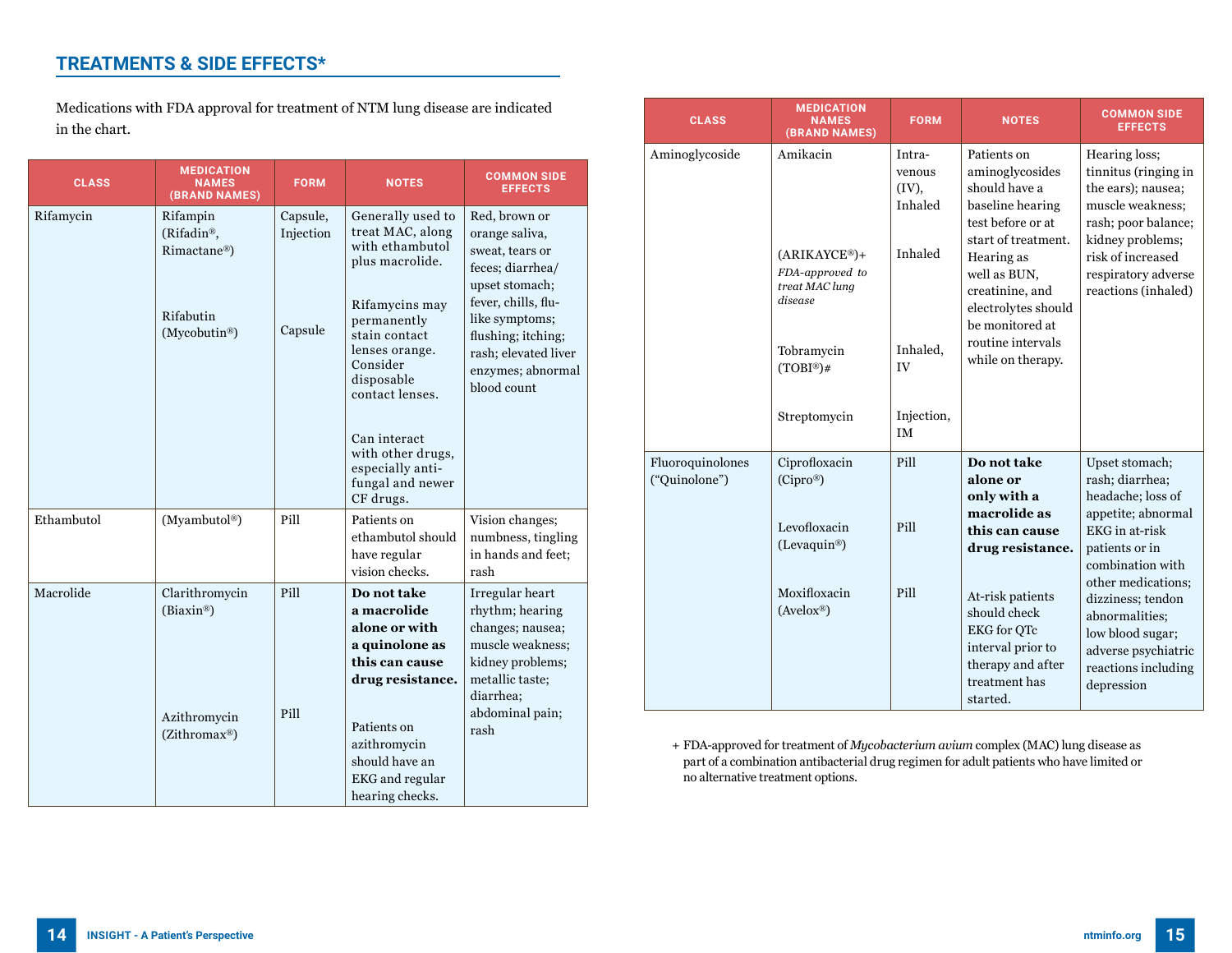| <b>CLASS</b>                     | <b>MEDICATION</b><br><b>NAMES</b><br>(BRAND NAMES)   | <b>FORM</b>                                         | <b>NOTES</b> | <b>COMMON SIDE</b><br><b>EFFECTS</b>                                        |
|----------------------------------|------------------------------------------------------|-----------------------------------------------------|--------------|-----------------------------------------------------------------------------|
| Cyclines                         | Minocycline<br>(Minocin®)                            | Pill,<br>Injection                                  |              | Sun sensitivity;<br>nausea; diarrhea;<br>dizziness; rash;<br>elevated liver |
|                                  | Doxycycline<br>(Vibramycin®,<br>Monodox®)            | Pill                                                |              | enzymes; abnormal<br>blood count                                            |
|                                  | Tigecycline<br>(Tygacil®)                            | IV                                                  |              |                                                                             |
| Cephalosporin<br>(Beta-lactam)   | Cefoxitin<br>(Mefoxin®)                              | IV                                                  |              | Rash; elevated liver<br>enzymes                                             |
| Penicillin<br>(also Beta-lactam) | Amoxicillin<br>(Augmentin®)                          | Pill                                                |              | Nausea; rash;<br>diarrhea                                                   |
|                                  | Ampicillin-<br>subactam<br>(Unasyn®)                 | IV (oral<br>form<br>available<br>outside<br>the US) |              |                                                                             |
|                                  | Piperacillin-<br>tazobactum<br>$(Zosyn^{\circledR})$ | IV                                                  |              |                                                                             |
| Other Beta-lactams               | Aztreonam#<br>(Azactam®,<br>Cayston®)#               | IV,<br>inhaled                                      |              | Itching; loss of<br>appetite; rash;                                         |
|                                  | Imipenem<br>(Primaxin®)                              | Injection,<br>${\rm IV}$                            |              |                                                                             |
|                                  | Meropenem<br>(Merrem®)                               | Injection,<br>IV                                    |              |                                                                             |

| <b>CLASS</b>    | <b>MEDICATION</b><br><b>NAMES</b><br>(BRAND NAMES)                       | <b>FORM</b> | <b>NOTES</b>                                                                                                                                           | <b>COMMON SIDE</b><br><b>EFFECTS</b>                                                                                          |
|-----------------|--------------------------------------------------------------------------|-------------|--------------------------------------------------------------------------------------------------------------------------------------------------------|-------------------------------------------------------------------------------------------------------------------------------|
| Sulfa Drugs     | Trimethoprim/<br>Sulfamethoxazole<br>(Bactrim <sup>®</sup> )<br>Septra®) | Pill        |                                                                                                                                                        | Itching; loss of<br>appetite; diarrhea;<br>abdominal pain;<br>dry mouth and<br>skin; orange<br>or brown skin<br>discoloration |
| Riminophenazine | Clofazimine<br>(Lamprene <sup>®</sup> )                                  | Pill        | Sometimes used<br>for patients when<br>standard therapy<br>has failed.<br>Requires FDA or<br>Novartis approval<br>for use on a case-<br>by-case basis. | Loss of appetite;<br>diarrhea;<br>abdominal pain;<br>dry mouth and<br>skin; orange<br>or brown skin<br>discoloration          |
| Oxazolidinone   | Linezolid<br>$(Zyvox^{\circledR})$                                       | Pill        |                                                                                                                                                        | Rash; abnormal<br>blood count:<br>headache; upset<br>stomach; numbness<br>in hands and feet;<br>vision changes                |
|                 | Tedizolid<br>(Sivextro <sup>®</sup> )                                    | Oral, IV    |                                                                                                                                                        | Headache; upset<br>stomach; nausea;<br>diarrhea; vomiting;<br>dizziniess                                                      |

# Tobramycin and aztreonam are FDA-approved for the treatment of serious bacterial infections caused by susceptible gram-negative microorganisms. Cayston® and TOBI® are FDA-approved for use in cystic fibrosis (CF) patients with *Pseudomonas aeruginosa* lung infections.

\* Medications may not be available in every country and some medications may only be available through specialty pharmacies. Refer to ntminfo.org for the latest information on drugs that become approved or are under investigation, and for clinical trial updates. You can also sign up for email updates via the website.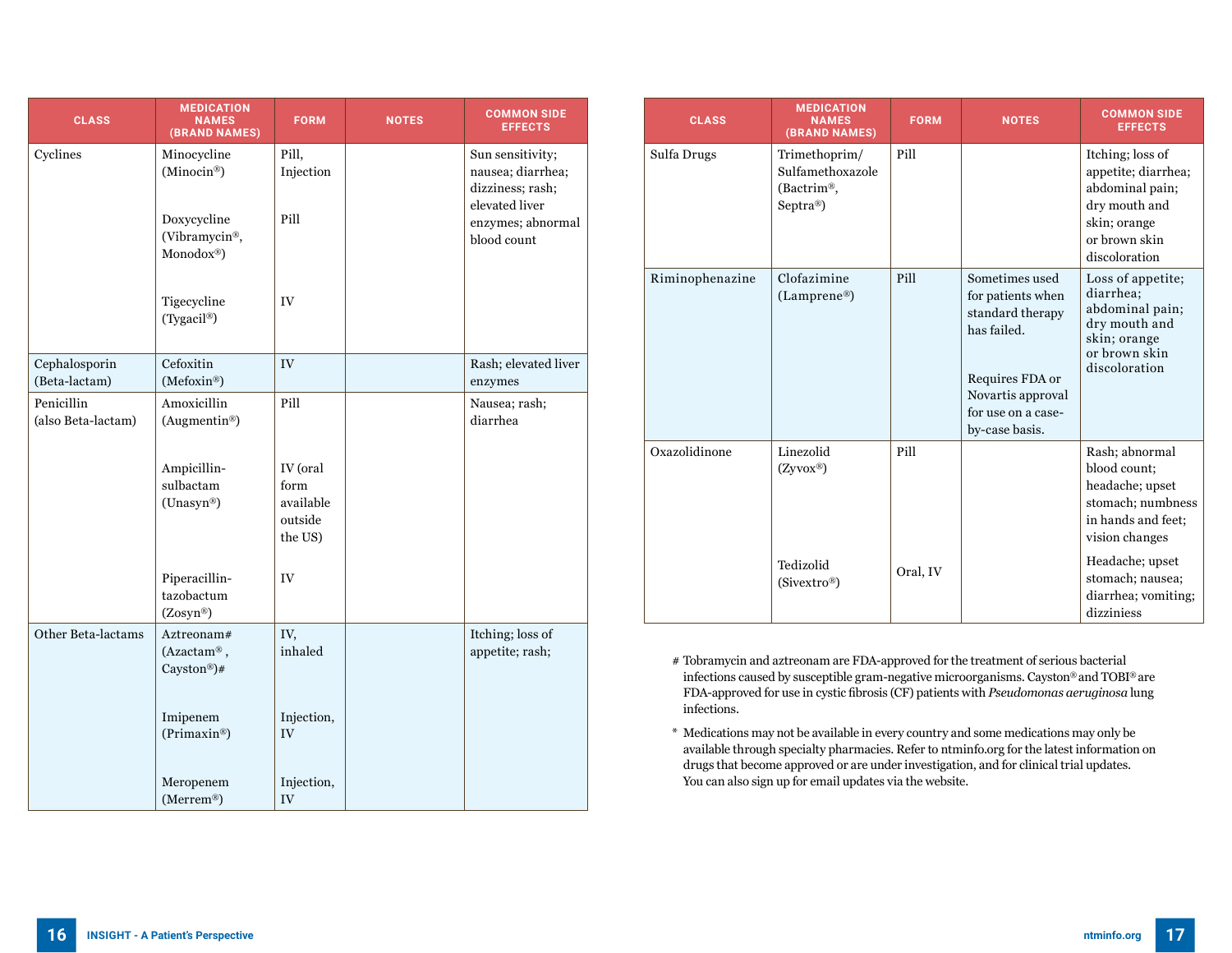### **MANAGING SIDE EFFECTS**

Though the medications used to treat NTM lung disease can be difficult to tolerate, here are some tips which may help reduce the severity of some of the side effects. You can find more information on **ntminfo.org**. Remember to always talk to your doctor about any side effects and any remedies you plan to try for them, or about adjusting your medication dosages.

#### **Weight Loss**

You may find it difficult to keep weight on; this can be a side effect of both the disease and the treatment. In addition to proper nutritional intake, there are medications which can induce appetite.

#### **Fatigue**

Fatigue is a common side effect of both the illness and the treatments for it. While there are no medications that can restore your full energy, there are ways to help fight the fatigue. Proper nutrition, good hydration, and exercise can all help. For more information, visit **ntminfo.org**.

#### **Dry Mouth / Unpleasant Taste**

Many patients experience dry mouth or an unpleasant taste, particularly with inhaled antibiotics. There are ways to reduce this side effect, such as special mouth rinses for dry mouth. You may also want to try sucking on hard candies like lemon drops or using new flavors and spices in your food to challenge your taste buds.

#### **Upset Stomach**

Gastrointestinal distress is one of the more common side effects of antibiotics. It can range from bloating and mild discomfort to nausea or severe diarrhea, which can lead to extreme dehydration. This upset stomach may be the result of the antibiotics killing off the good bacteria which normally reside in your gastrointestinal tract. You can help replace these good bacteria by taking a probiotic supplement. For nausea, ginger in some form such as ginger ale or ginger chews may help. If the nausea is severe, your doctor may prescribe an antinausea medication.

#### **Yeast: A Candid Look at Candida**

One of the most common side effects of any antibiotic treatment is candidiasis, or a yeast infection. These infections are the result of an overgrowth of a fungus, usually Candida albicans. The most common type of infection is a vaginal yeast infection, though it can also occur inside the mouth (this is called thrush).

Symptoms of a vaginal yeast infection include an abnormal discharge, painful urination, redness and swelling of surrounding skin, itching and burning. Oral thrush appears as whitish, velvety sores in the mouth and on the tongue, with inflamed tissue underneath which may bleed easily. Either one should be diagnosed by a physician and promptly treated.

Treatments for yeast infections range from over-the-counter medications or rinses to prescription creams or suppositories. (Suppositories may be easier to use if they have been refrigerated for a short while.) Severe or repeat infections may require oral antifungal medications. There are also things you can do to help your body replace and rebalance the bacteria. These include probiotics or food such as yogurt with live cultures.

Thrush can be treated and held at bay by rinsing and brushing your mouth with a soft toothbrush several times a day, using a diluted 3% hydrogen peroxide solution. Your doctor may also prescribe antifungal mouthwash, lozenges or oral medication.

For more information, visit **ntminfo.org**.

#### *A Note on Probiotics*

The most common live culture in probiotic supplements, which are sold over-thecounter and in live culture foods, is Lactobacillus acidophilus, and most contain others as well. There are many brands, and your doctor may have a preferred brand to recommend for you, or you may try several until you find one you like.

Because they are live cultures, probiotics should never be taken at the same time as antibiotics. You should allow a three to four-hour window between an antibiotic dose and a probiotic dose. Otherwise, the antibiotics will simply kill off the live cultures. Many probiotics are meant to be refrigerated, so read the instructions on the packaging carefully.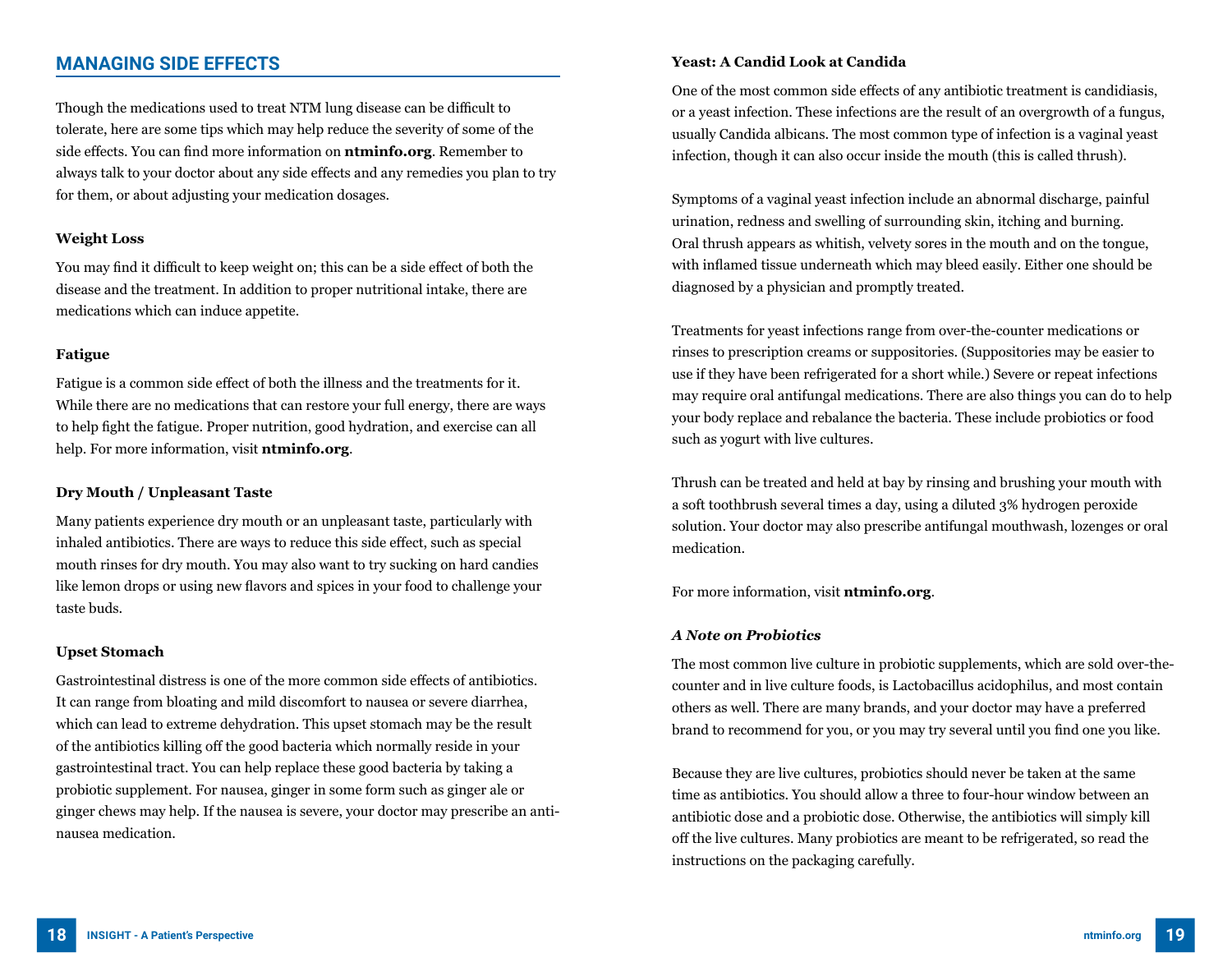Probiotic supplements come in varying doses (the number of live microorganisms in each capsule), which means some may be much stronger than others. You may choose to start with smaller doses and work up to larger doses.

### **PULMONARY FUNCTION TESTS (PFT)**

#### **What are they and why do I need them?**

Chest x-rays and CT scans show if there are any abnormalities affecting your lungs. Pulmonary function tests (PFTs) are a group of tests that measure how well your lungs are functioning. PFTs are usually performed to follow the progression of lung disease and are also used to determine if surgery is safe.

#### **Some of the most common Pulmonary Function Tests are:**

**A.** Spirometry: the patient breathes in deeply and exhales as fully and forcibly as possible to assess airflow into and out of your lungs.

**B.** Plethysmography: measures the gas volume of the lung, using changes of pressure that occur during breathing.

**C.** Diffusing capacity: the patient breathes in a small amount of carbon monoxide and the test measures how much of this gas gets into the blood. This indicates the ability of the lung to allow oxygen into the blood.

**D.** Arterial blood gas measurements: a small amount of blood is extracted from one of the small arteries in the body (usually in the wrist) to analyze the amount of oxygen and carbon dioxide in the blood.

**E.** Oxymetry: also provides a measurement of the oxygen level in the blood using a pulse oximeter placed on the patient's finger for a minute or two.

### **SURGERY**

Your lungs are made up of three lobes on the right and two lobes on the left, although each lung is about the same size. Sometimes lung damage associated with an NTM infection may be isolated or most severe in one lobe or one area of your lung. Surgical removal of that lobe or area ("lobectomy" or "segmentectomy") combined with other treatments such as antibiotics may be recommended.

Although surgery doesn't usually replace the need for antibiotics, it may improve the chance the infection is eventually eradicated. You might be considered a candidate for surgery if the infection is more localized in one area of the lung, and if standard antibiotic therapy has failed or isn't well tolerated. Many times, surgery is performed using a minimally invasive technique known as VATS (video-assisted thoracic surgery), which is considerably less painful and has a shorter recovery period. The open surgical method, which requires the use of a rib spreader, is used when there is more extensive damage and more lung tissue needs to be removed.

Prior to surgery, you will be on an intensified antibiotic treatment for two to three months to reduce the infection in your lungs as much as possible, as this can help minimize complications. Getting moderate exercise prior to surgery may also aid in your recovery.

After the procedure, you will probably stay in hospital two to four days, and you'll be prescribed oral medications for pain management at discharge. Typical recovery length is 3 to 6 weeks.

The remaining lung generally should be relatively free of disease, and calculated pulmonary function after surgery should be in the range of acceptable to relatively normal or reasonable. For more detailed information on this type of surgery, visit **ntminfo.org**.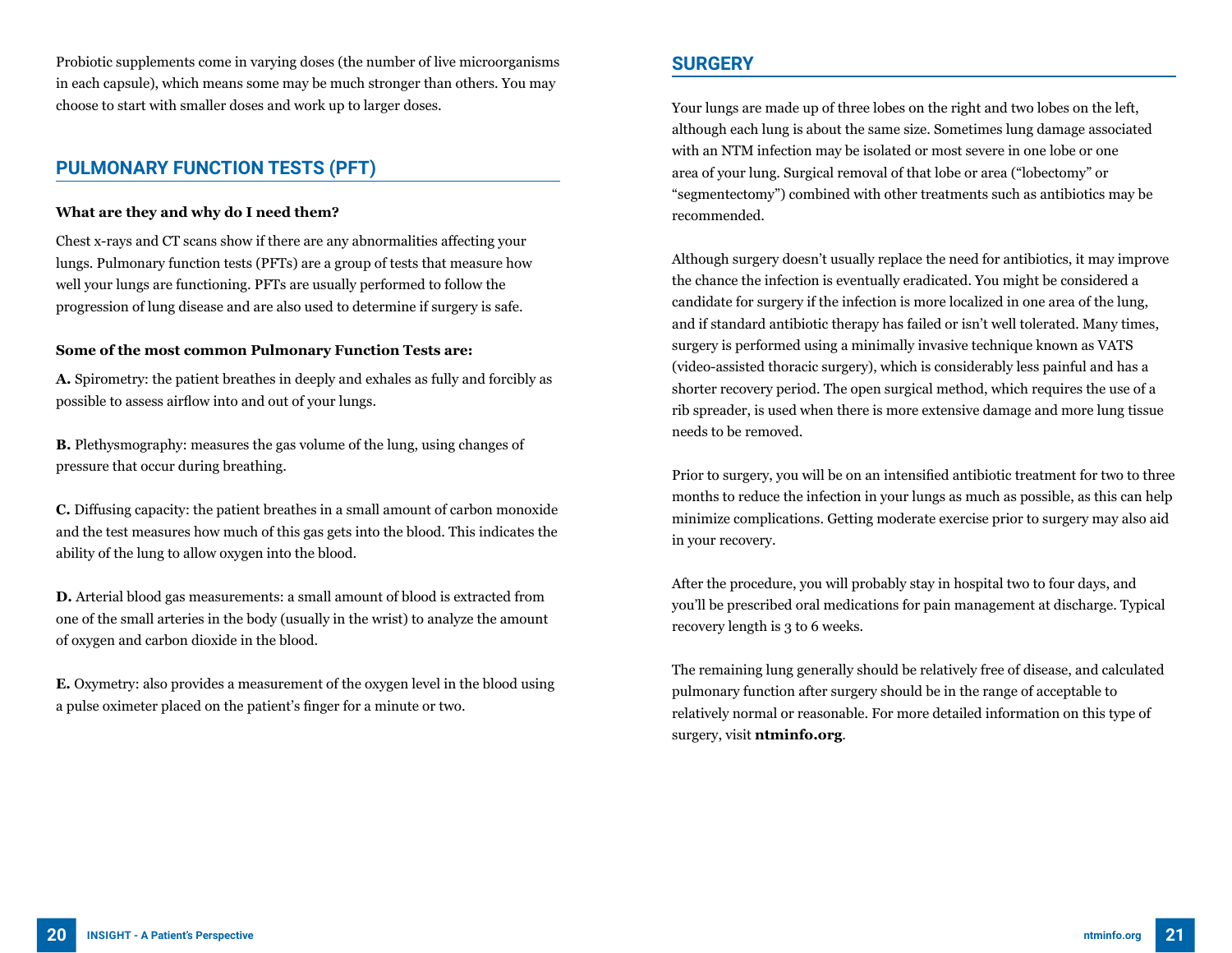### **PREVENTION & REDUCING EXPOSURE**

Influenza can be serious for a patient with an NTM infection. For patients with chronic lung disease, an annual flu shot and a periodic vaccine against pneumonia is generally advisable.

Try to avoid contact with people who have colds or the flu, or with items they've touched or used. Wash your hands thoroughly with soap and water frequently, and carry hand sanitizer with you.

Other measures may help reduce (though not completely eliminate) your exposure to NTM, including:

- Properly ventilating bathrooms or other shower/steam areas.
- Cleaning your showerheads and kitchen faucet sprayers regularly to remove the biofilm, which acts as a breeding ground for mycobacteria. After cleaning it, you can also soak it in vinegar to remove calcium buildup. For more information on how to remove biofilms, visit **ntminfo.org**.
- Using a water filter to reduce exposure to waterborne pathogens including mycobacteria, and to serve as an immediate barrier against gram-negative bacteria, fungi, and parasites.
- Raising the temperature of your household water heater to  $55^{\circ}$  C (131<sup>°</sup> F) to kill the mycobacteria in the hot water
- Using humidifiers with caution. Avoid ultrasonic humidifiers if possible and clean your humidifier's reservoir frequently. Soak it in undiluted bleach for 30 minutes and rinse it thoroughly. Use sterilized water in the humidifier.
- Wearing an inexpensive dust mask to prevent inhalation of dirt particles while working with potting soil or in the garden *and* wetting down the soil to reduce the number of particles released into the air.
- Taking steps to reduce GERD (gastroesophageal reflux disease).

For more detailed information on these and other measures to reduce exposure, log on to **ntminfo.org**.

### **ALLERGIES**

Substances that irritate your lungs may create additional inflammation and result in increased sputum production, making airway clearance more difficult. Be aware of irritants that you sense you may be allergic to.

Some possible irritants to be aware of are: perfumes and colognes, cigarette smoke, pollens from trees, grasses, and flowers, dust, air pollution, and aerosol sprays.

Indoor air quality can play a part in increasing or decreasing lung irritation. More information is available at **ntminfo.org**.

### **NTM AND OTHER INFECTIONS**

Some patients with NTM infections are also vulnerable to other bacterial infections. Some of these infections may also be quite difficult to treat, particularly aspergillus, pseudomonas, or other gram-negative infections.

It is important to have your sputum checked on a regular basis and particularly at any time when your symptoms change. This culture must be requested separately from the test for mycobacteria.

### **FOLLOW UP – KEEP CONTROL OF YOUR ILLNESS**

Your treatment is a partnership between YOU, your doctor and your medicine/ treatments. *Follow-up is your responsibility*.

Because treatment of NTM requires multiple medicines, it is very important that you schedule regular follow-up visits, preferably at the end of each visit, with your doctor to monitor your condition.

It's important to contact your doctor when something changes. Don't wait for a future or scheduled visit. He or she will be able to decide whether new testing is warranted to determine whether your treatment plan should be modified. This is the most important reason for timely and early follow-up. It allows your doctor to work in partnership with you to keep control of your illness.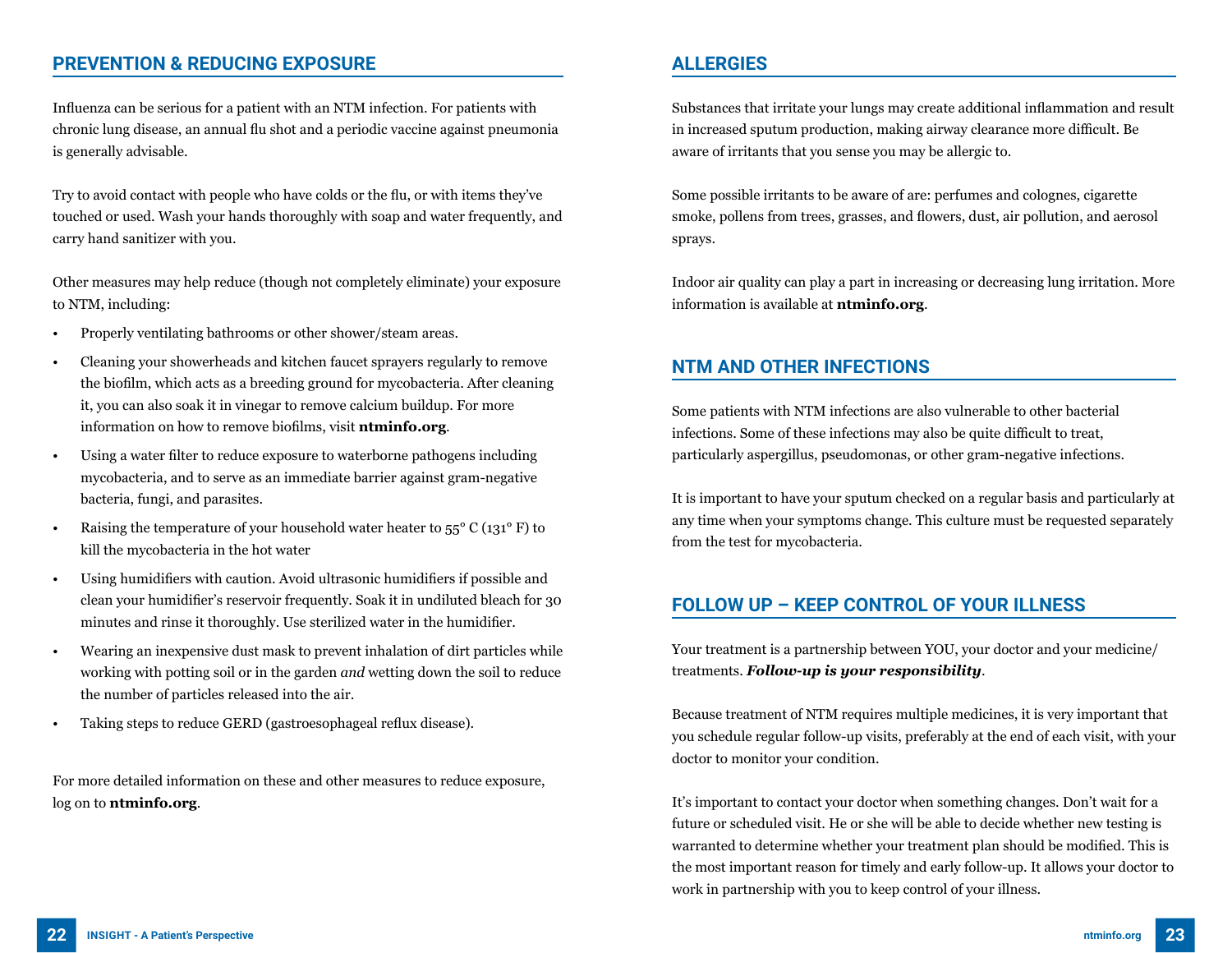Listen to your body and communicate. Keeping a log of your symptoms, reactions to various medicines and anything else that you observe about your condition will help your doctor treat your illness effectively.

Never feel foolish about discussing any aspect of your illness and calling or seeing your doctor. Your observations may be medically significant, so don't keep it a secret - let your doctor decide.

### **QUESTIONS TO ASK YOUR DOCTOR**

Sometimes it is helpful to have a list of questions so you don't forget. It might help to bring someone with you to your appointment if you are especially anxious. These questions were written from a patient's perspective and are not intended as medical advice.

- 1. What strain(s) of mycobacteria do I have? Where in my lungs is the infection located?
- 2. Was drug sensitivity testing performed? If so, what were the results? If not, can and should it be done?
- 3. What drugs will I be taking? What is the dosing level for each medication? Can and should therapeutic drug levels be checked?
- 4. When and how do I take my medication?
- 5. How long do you expect me to be on the medications?
- 6. What side effects will I be likely to have? Which side effects should be reported immediately? Do you have any suggestions for coping with side effects?
- 7. Will IV drugs be necessary?
- 8. Will I also need inhalers?
- 9. How often will I have:
	- a. Follow up appointments with you?
	- b. X-rays/CT scans?
	- c. Lab work? What kind?
- d. Hearing or vision tests? (Try to have hearing and vision tests done before starting your medications so they will have a baseline by which to judge any changes.)
- e. Sputum cultures?
- 10. What other monotoring will I need?
- 11. Should I use an airway clearance device? How often?
- 12. Can I still take over the counter medicines/vitamins/supplements? (Be sure to tell your doctor about ALL nutritional supplements, herbs, or over the counter products that you take. These can interact with your medicines or decrease their effectiveness.)
- 13. Would I be a candidate for surgery? Why or why not?
- 14. What if I lose my appetite?
- 15. What if I feel depressed?
- 16. Can I exercise? What kind of exercise?
- 17. What precautions should I take? What activities should I avoid?

Several medications used to treat NTM have side effects that can impact vision, hearing, and organ function. Speak with your doctor about what kind of regular monitoring and testing you will need, including lab work. Notify them immediately if you notice any changes. Request and keep copies of all your lab work and radiographic imaging (CT scans, etc.).

For more information on medications and their side effects, see the chart on pages 14-17 of this pamphlet or visit **ntminfo.org**.

### **THE ROLE OF REFERRALS**

NTM is frequently misdiagnosed and often not tested for.

Your local pulmonary or infectious disease specialist is usually the first step in diagnosing an NTM infection so that you can be treated. If you need to find a local specialist, NTMir has an online Physician Referral List and links to treatment centers at **ntminfo.org**.

Because of the complexity of developing a treatment plan, you may wish to ask your doctor about the feasibility of a referral to a center that specializes in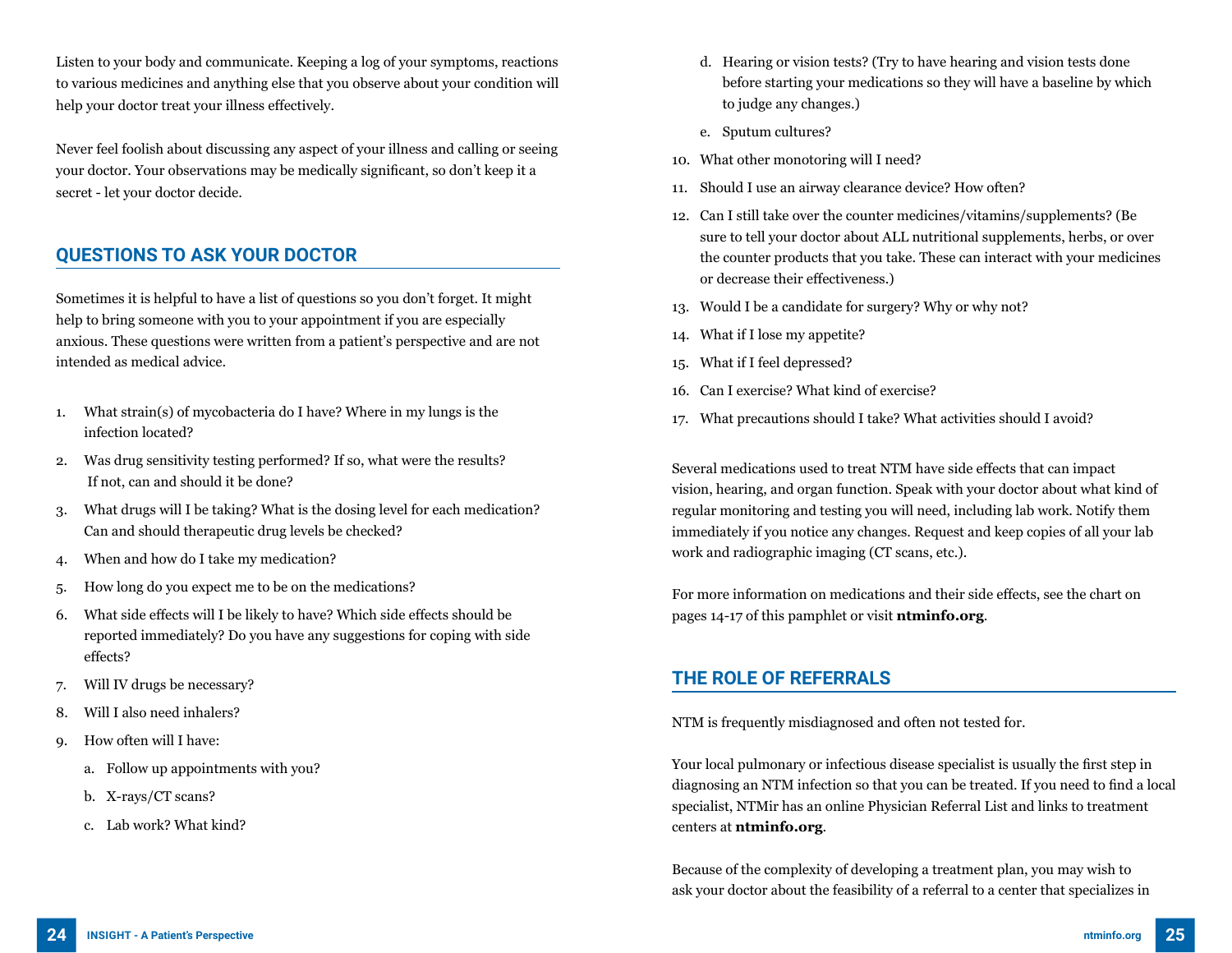treatment of NTM infections. Often the diagnosis and treatment of NTM lung disease involves more than one physician, and there are other medical disciplines that can further support you as a patient. Because treating this disease is so complex, you might want to look for doctors who are willing to work with other medical professionals as part of your "treatment team."

In addition to pulmonary and infectious disease specialists, other medical professionals who may be valuable additions to your team include internal medicine specialists, respiratory therapists, dieticians or nutritionists, and mental health professionals.

Many patients also like to explore alternative medicine as part of an integrative treatment plan. Although most alternative medicines and treatments are not FDA-approved or scientifically vetted through clinical trials, some patients report therapeutic benefits from integrative medicine added to their treatment.

If you have found something that works for you, that is great! But before you try anything, particularly something that you ingest or inject, please consult your physician. Certain vitamins and minerals (calcium, for example) can interfere with the effectiveness of certain antibiotics as can certain food products, so it is important that your doctors know what you are taking, in case you need to schedule those differently from your prescribed medications. You can also consult with your pharmacist about drug/supplement interactions.

In addition, you should never start or stop any prescribed medication or treatment without consulting your doctor first.

### **LIVING WITH NTM**

#### **Quality of Life Issues**

NTM lung disease is a serious illness that has an impact on your life, and it can have a significant impact on your family's life as well. You may feel like your relatives and friends don't understand what you are going through. It is difficult for someone who has never faced such an illness to grasp what it's like to live with it, particularly when it's a disease they probably have not heard of before.

You might find that giving them a copy of this pamphlet helps them better understand what you are dealing with. You should not be afraid to speak up about what your needs are. Communicating your needs clearly might be just what they need in order to help you.

For you and your family, a serious illness can be upsetting and even cause anxiety or depression to set in. Don't ignore this issue – seek help for it.

Visit **ntminfo.org** for more information and resources to help patients and caregivers.

#### **Travel Tips**

Travel, particularly by airplane, can become burdensome for NTM patients who deal with medications through IV or inhalation, or who require supplemental oxygen. Thankfully, there are ways to make this easier.

The TSA has approved a printable card that you as a traveler can use to notify agents of any conditions or devices that would require special attention. You can download and print this card from **ntminfo.org**. It is important to note that the cards do not exempt a passenger from screening.

You may also wish to get a physician's note/letter, explaining your medical issues and the medications and devices needed for them.

#### **Health Insurance**

Health insurance is a key issue facing NTM patients, but understanding or choosing your health insurance is not easy. Whether you are on Medicare or with a private insurance program, it is important to know what your obligations and options are. You will need to advocate for yourself as the patient to ensure the best possible results from your coverage.

For more information on what you should know about your health care coverage, log on to **ntminfo.org**.

#### **Keep Track of Your Treatment**

Because treating NTM lung disease requires multiple medications, it can be a daunting task to keep track of your daily medical regimen. You may wish to develop a medication schedule to help you keep track of when you take your medications and in what dosages, and when to reorder your prescriptions. You can also download and print a medication schedule from **ntminfo.org**.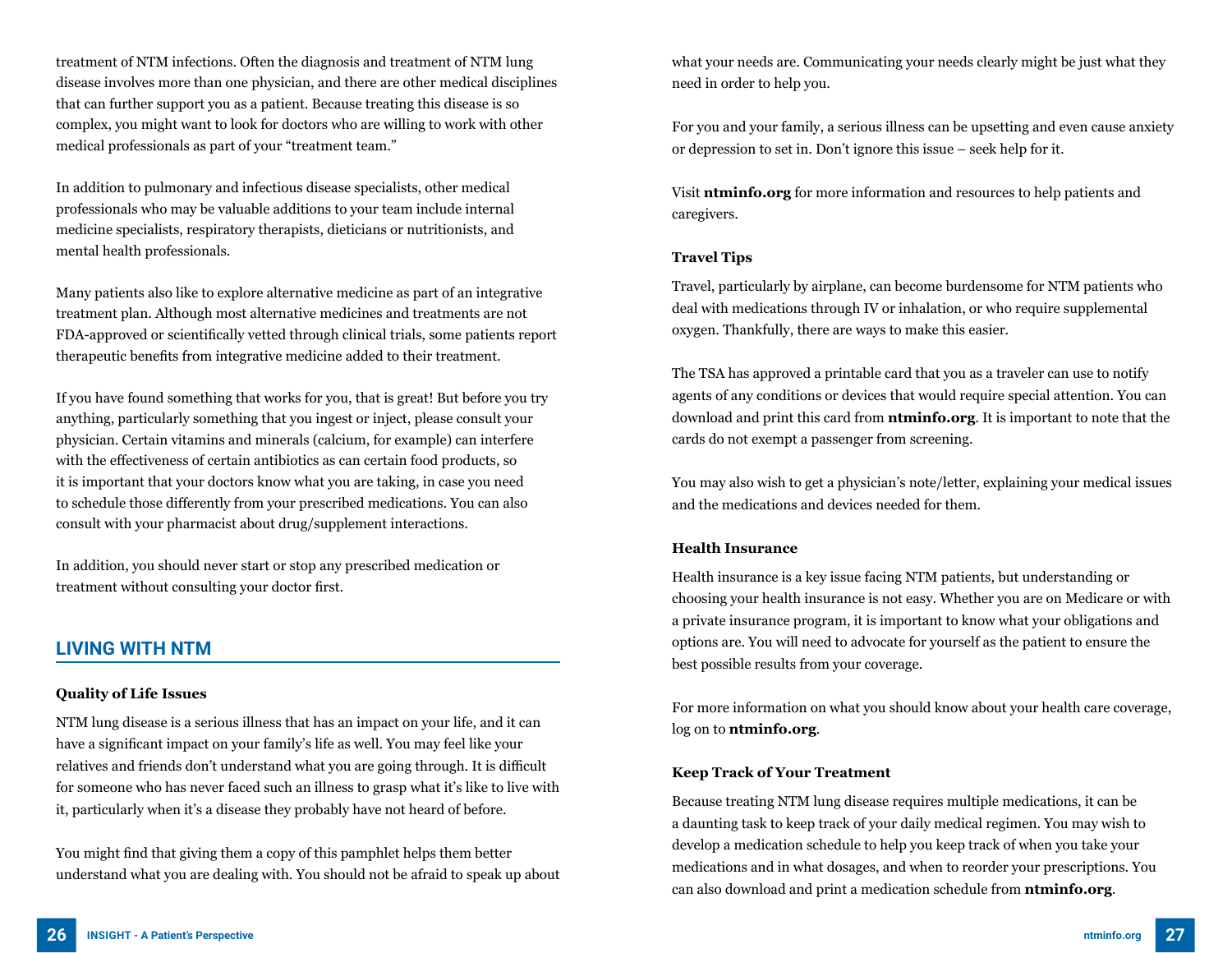Your doctor might be away sometimes when you need to reach him or her, and you may end up speaking with a doctor on call who is unfamiliar with your medical history. It is important for you to keep careful records of what medications you take, in what doses, how often, and how they are mixed if compounded. Remember to follow up with your doctor as soon as he or she returns to the office.

You can also use modern technology to help you remember when to take and reorder your medications! There are numerous apps available for download to your smart phones and tablets, and most come equipped with calendar features, which you can use to set reminders for yourself. There are also many different sizes of strip pill boxes which separate your oral medications out by day, and can also separate them out by time of day as well. These are usually available at your local pharmacies.

### **RESEARCH & CLINICAL TRIALS**

NTM Info & Research has helped accelerate medical research by funding or co-funding numerous studies related to NTM patient vulnerabilities, infection sources and treatments, and prevalence of the disease in the United States, as well as assisting other organizations and companies in recruiting patients for clinical trials of new medications being developed to treat NTM lung disease.

Information about completed and current studies and other research is available on our R&D Pipeline page at **ntminfo.org**. To support this research, please contact us at ntmmail@ntminfo.org or 305.667.6461. You can also make a donation through our website.

#### **NTM Patient Registry**

To make the process of patient recruitment for clinical trials easier and faster, NTMir funded the creation of the NTM Patient Registry (as part of the COPD Foundation's existing Bronchiectasis Registry). There are several participating centers nationwide which are enrolling patients in the Registry. For more information on registering as a patient or becoming a Registry site, visit the Research section of our website on **ntminfo.org**.

Dr. Steven Holland, from the National Institutes of Health, authored an article titled *The Importance of Clinical Trials: Hope for the Future*. We encourage you to read the full article, and to find current NTM clinical trials, by logging on to

**ntminfo.org**. You can also search for clinical trials that are or will be recruiting, at www.clinicaltrials.gov.

### **LOCAL PATIENT SUPPORT GROUPS**

On our website, you can find a list of more than 30 active local support groups across the United States as well as in other countries.

As not all NTM patients live close to a support group that holds regular meetings, we also offer an online forum for all NTM patients as well as their loved ones, physicians and researchers. Registration for this online support group with more than 3,500 members is free, and we do not share your personal information.

If there is no local support group in your area and you would like to start one, please email us at ntmmail@ntminfo.org. We will be happy to provide further guidance on starting your new group.

NTMir is always happy to assist new and existing groups by providing copies of this pamphlet, flyers to put in doctors' offices, stickers with contact information to put on copies of pamphlets left in doctors' offices, and a Support Group Leader training manual.

### **GLOSSARY OF TERMS**

**Aerosolized** – Dispersed as an aerosol, which is a suspension of tiny particles in gas. Mist and steam are types of aerosols.

**AFB Smear** – Mycobacteria like NTMs are in a group called acid fast bacilli (AFB). The first test will be an AFB smear which looks for the organism in your sputum sample under the microscope. When organisms are seen in the sputum, the next test performed is the culture to determine if it is NTM, which may take several weeks to become positive. Further testing beyond that is required to determine what type of NTM is in your sputum. Therefore, even your initial AFBs must always be done at a highly qualified lab.

**Airway Clearance Device** – A device which helps loosen and clear mucus from lungs, working by means of vibration of airways, breathing resistance or other method. For more information on these devices and methods, log on to **ntminfo.org**.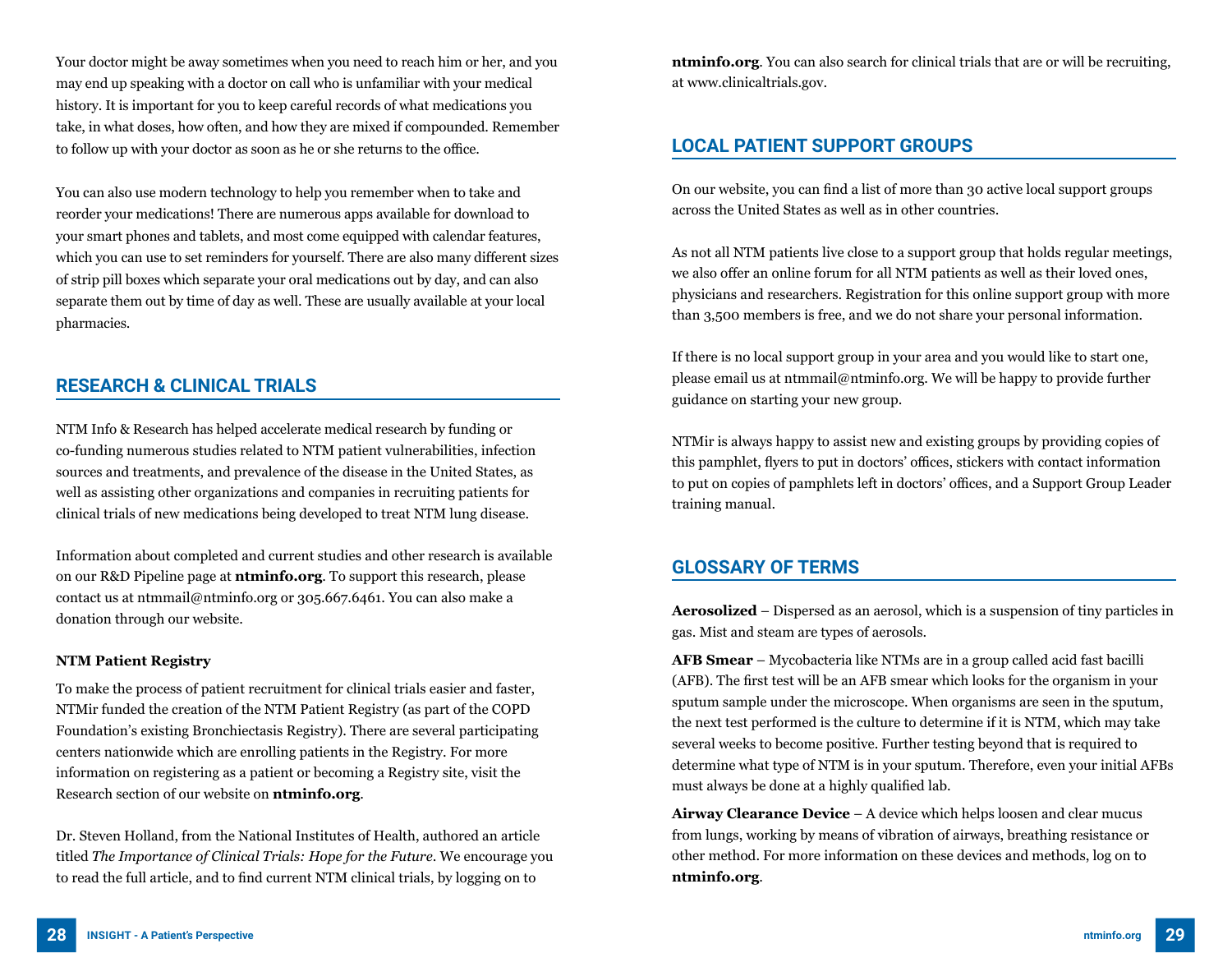**Alpha-1 Antitrypsin Deficiency** – A genetic disorder caused by defective production of a protein called Alpha-1 antitrypsin, causing decreased activity of the protein in the lungs and a buildup of the protein in the liver, which can cause serious lung or liver damage. Alpha-1 is a known comorbidity of NTM lung infection.

**Aspergillus** – A fungal infection in the lungs.

**Autoimmune Disorder** – A condition which occurs when a patient's immune system mistakenly attacks and destroys his or her own healthy body tissue.

**Biofilm** – A population of microorganisms (such as bacteria) in which cells stick to each other on a surface. These clumped cells are frequently embedded within a self-produced substance (either polysaccharide or, in the case of nontuberculous mycobacteria, lipid) which is also referred to as slime. Biofilms may form on living (e.g. lung tissue) or non-living (e.g. household pipes) surfaces and are prevalent in natural, residential, industrial, and hospital settings. They are almost always found inside water pipes.

**Bronchiectasis (bron-kee-ek'-tas-is)** – A condition that results from damage to the airways (bronchial tubes) of the lungs. This damage to the muscle or elastic tissue of the bronchial tubes is called bronchiectasis. For more information, see page 8 or log on to **ntminfo.org**.

**Bronchoscopy** – A flexible tube is passed through the mouth or nose and then down into the lungs in order to view the airways and collect samples from the lungs. Your doctor may use this procedure to collect sputum samples if you are unable to cough up sputum.

**Chest P.T.** – A type of respiratory physical therapy in which the patient receives percussive therapy with cupped hand clapping or with a vibrator to loosen and mobilize secretions, thereby facilitating mucus clearance. This is often performed in conjunction with postural drainage.

**Comorbidity** – The presence of one or more disorders (or diseases) in addition to a primary disease or disorder, or the effect of such additional disorders or diseases on a patient.

**COPD** (Chronic Obstructive Pulmonary Disease) – A generalized designation for diseases involving persistent airway obstruction such as emphysema and chronic bronchitis.

**Cystic Fibrosis** – A genetic chronic lung disease affecting the lungs and digestive system. CF is a significant comorbidity of NTM lung disease. For more information, log on to **ntminfo.org**.

**Emphysema** – A form of COPD in which the alveoli or small airways of the lungs are damaged, making breathing more difficult. Emphysema is usually caused by smoking.

**Gram-Negative Infection** – Gram-negative bacteria are a group of germs that can cause respiratory infections. Some NTM patients also get gram-negative lung infections such as *Pseudomonas aeruginosa*, *Helicobacter pylori* (*H. Pylori*), or *Klebsiella pneumoniae*.

**Hemoptysis** – Coughing up blood.

**Immune Dysregulation** – An unrestrained or unregulated immune response; an inappropriately robust or weakened immune response.

**Nebulizer** – A device used to administer medication to people in the form of a mist inhaled into the lungs. Be careful to clean the nebulizer carefully to prevent bacteria from being re-inhaled.

**Opportunistic Infection** – An infection caused by pathogens that usually do not cause disease in a host that is not compromised in some way. Perhaps due to bronchiectasis and other factors, some NTM patients later acquire opportunistic infections such as gram-negative infections.

**PCD (primary ciliary dyskinesia)** – An inherited disorder causing defects of motile (moving) cilia. Motile cilia are required to keep the lungs, sinuses and ears free of organisms and debris that can cause infection and disease. A person with PCD experiences chronic, recurrent infections in the lungs, ears and sinuses due to the loss of ciliary activity in those areas.

**PICC** – Peripherally inserted central catheter access line for infusion of intravenous (IV) medicines. Usually inserted in an arm.

**Port** – An access line inserted into a vein for the infusion of intravenous (IV) medicines.

**Postural Drainage** – Positioning a patient so that gravity helps clear secretions. The patient is positioned or tilted at an angle usually with head and lungs downward. Chest P.T. may also be done at the same time.

**Probiotic(s)** – Also called "good bacteria" or "helpful bacteria," probiotics are living microorganisms that are the same as or similar to those found naturally in the human body, particularly the lower gastrointestinal tract, which contains a diverse and complex community of bacteria.

**Pseudomonas (***Pseudomonas aeruginosa***)** – A gram-negative lung infection that some NTM patients experience.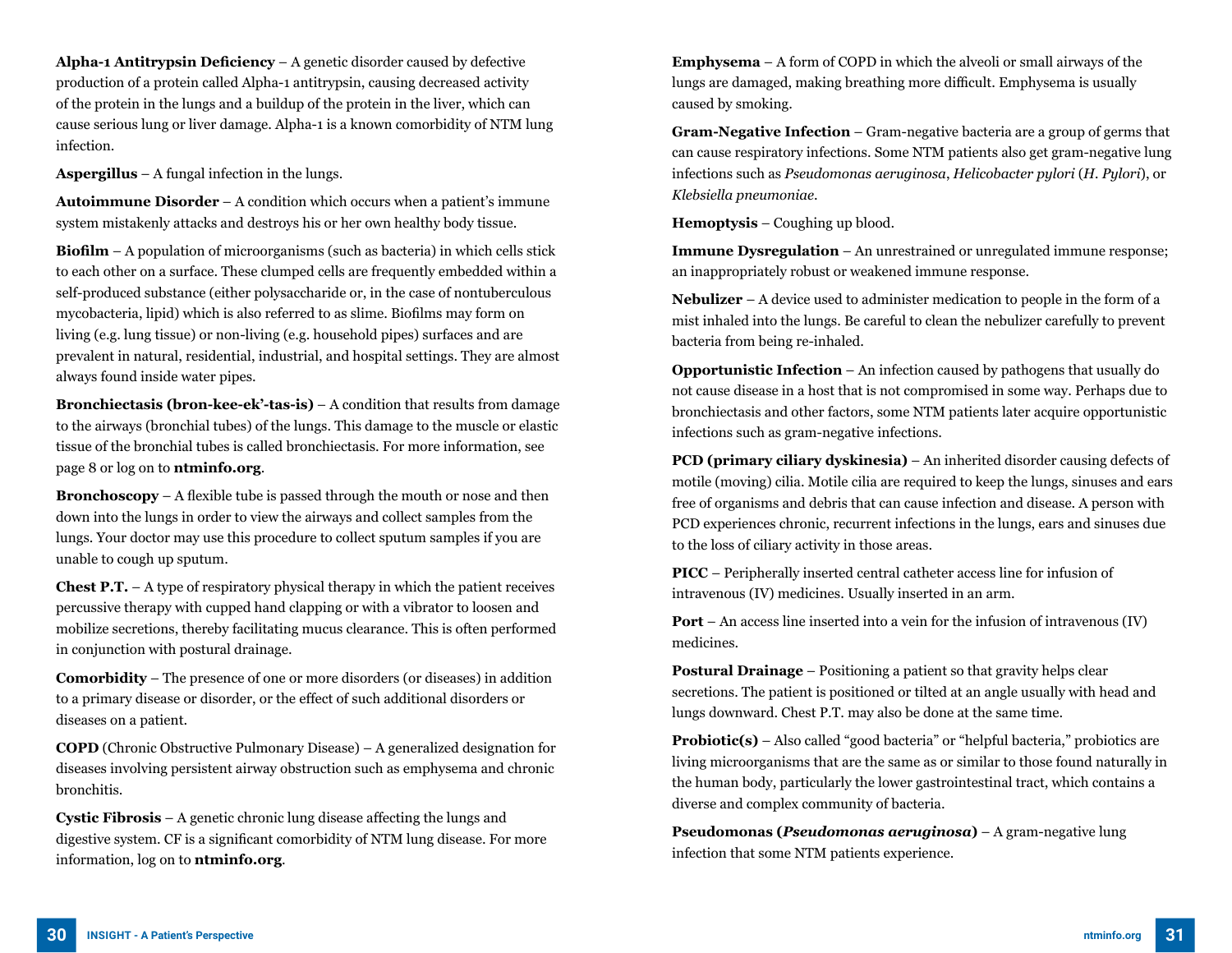**Pulse Oximeter** – A medical device that measures the amount of oxygen in your blood. It is put around your finger.

**Sjogren's disease** – A chronic autoimmune disease in which the immune system attacks the patient's moisture-producing glands. It can also cause dysfunction of other major organs as well as extreme fatigue and joint pain. The vast majority of those affected are women.

**Sputum/Mucus/Phlegm** – Thick secretions found in lungs, airways and sinuses that your body produces to help remove dust, bacteria and other small particles.

**Tinnitus** – Ringing in the ears, which may be caused by taking certain antibiotics. Tinnitus may also sound like high-pitched whining, buzzing, whooshing, or roaring.

### **ABOUT NTM INFO & RESEARCH**

NTM Info & Research (NTMir) is a  $501(c)(3)$  non-profit organization formed on behalf of patients with pulmonary nontuberculous mycobacterial (NTM) disease for the purpose of patient support, medical education and research.

Our story begins with Fern Leitman, an NTM patient who co-founded NTMir with her husband Philip. Fern's battle began when she was in her mid-twenties. While living in New York City, she was diagnosed with pulmonary NTM infection and was treated successfully over a two-year period. Twenty years later, Fern became ill a second time with pulmonary NTM disease.

Fern began treatment at National Jewish Health in Denver in 1996 under the care of Dr. Michael Iseman. Throughout her illness, Fern needed more than 26,000 doses of intravenous antibiotics. She was hospitalized more than 30 times and spent an aggregate of more than 14 months in hospital. Every day, she took at least three antibiotics. Her daily regimen included at least 18 prescription, vitamin and supplement pills to help support her health, three or four inhaled treatments and an IV medication three times a day, as well as two rounds of airway clearance therapy.

Before and during her treatment at National Jewish, Fern met dozens of NTM patients just like her, with delayed diagnoses, frightened and often unfamiliar with many aspects of NTM lung disease.

After more than two decades, Fern lost her fight with NTM lung disease. She passed away in October 2014.

Her legacy lives on in NTMir, which evolved from our website, ntminfo.org. The website was developed to help those and other patients. A brochure was created based on the content of the site and distributed to pulmonologists and infectious disease specialists in the United States and abroad.

In an unanticipated response, the website generated over two million hits during its initial period. People logged on from 22 countries, the United States government and major institutions. There was a clear need to develop an organization that could speak for patients and the physicians trying to help them, and from this, NTM Info & Research was launched.

Since its inception, NTMir has funded leading studies. One study confirmed the suspected link between household water and infection. Another showed that NTM is more prevalent than previously thought, has impacted women more than men, and affects older populations more than younger ones. This study further confirms what Fern, Philip and an increasing number of experts already knew - NTM is an emerging infectious disease with devastating consequences.

In addition to funding research, NTMir has successfully lobbied Congress to recognize NTM as a serious disease pathogen. The organization works with the National Institutes of Health and other leading centers of excellence to further study of the disease, has helped form more than 30 patient support groups, and helps recruit patients for important clinical trials of new medications. NTMir has worked to secure approval for off-label use of a key drug proven effective against NTM and to ensure that medications vital to NTM treatment are prioritized when in short supply.

#### *What We Do*

- Fund or co-fund NTM research.
- Host physician and patient education meetings across North America.
- Develop and maintain strong relationships with leading researchers and clinicians.
- Host scientific meetings attended by leading researchers and clinicians
- Provide an online Physician Referral List so patients can find doctors who know how to treat their NTM lung disease appropriately.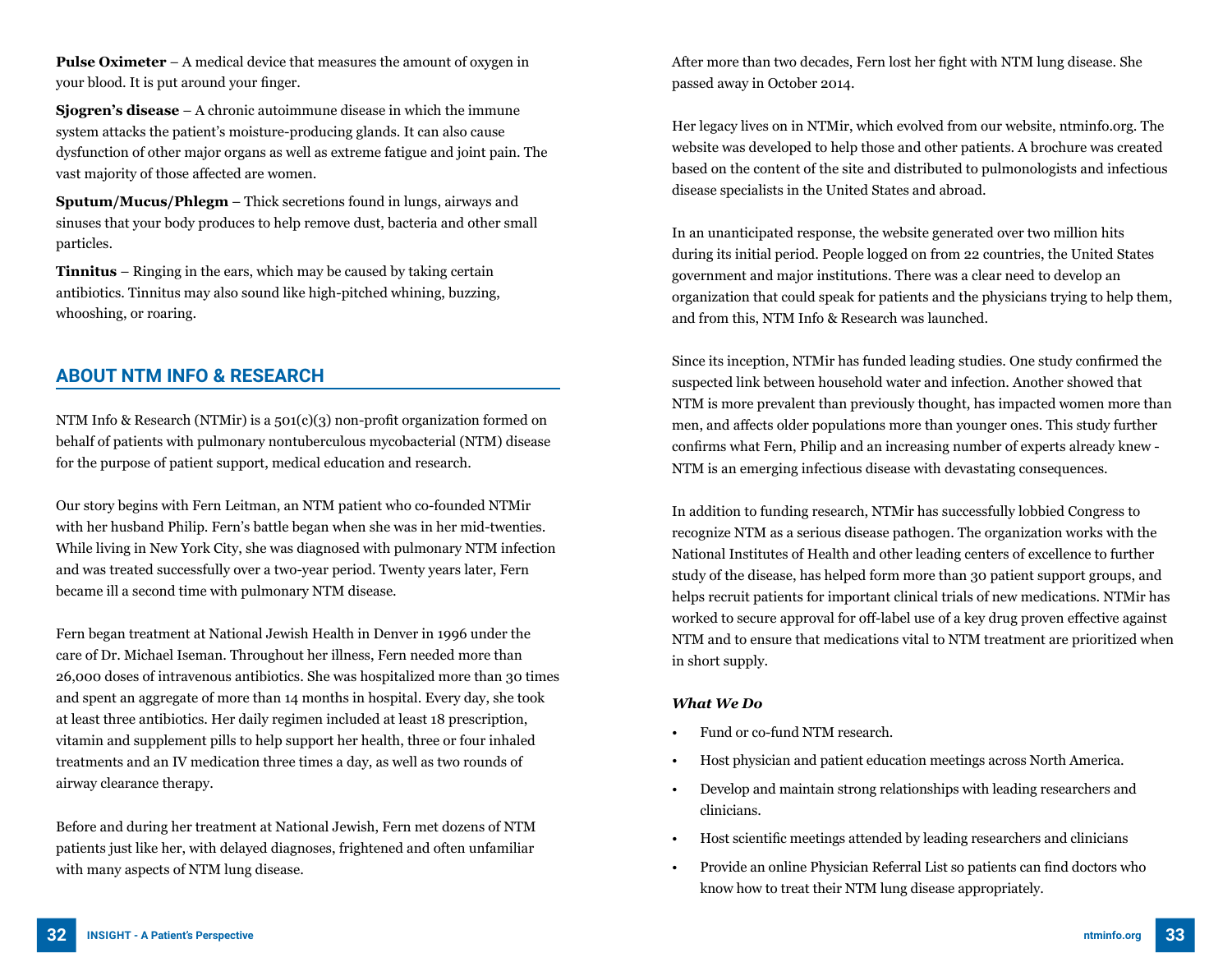- Assist patients who e-mail and call, providing comfort and guidance so they can improve the success of their treatment.
- Provide encouragement and guidance to support groups across North America
- Distribute "Insight: A Patient's Perspective," the seminal NTM lung disease informational pamphlet, around the world in ten languages.
- Maintain the foremost informational website on NTM lung disease as a gateway to support, patient education, and the newest information regarding NTM data and treatments for medical professionals' use.

#### *Our Accomplishments*

- Established Rapid Information Pilot Studies (RIPS)™, funding scientific research that can quickly provide early stage answers to important questions and provide the base data for major research grant applications.
- Established the NTM Patient Registry to help accelerate clinical trials for new drugs to treat NTM lung disease.
- Teamed with the American Lung Association to jointly fund research.
- Published the first Nutrition Guide for NTM lung disease patients.
- Established an online Physician Referral List.
- Testified in Congressional Appropriation Hearings on Capitol Hill.
- Secured language amendments for the fiscal 2006 2010 budget years directing the National Institutes of Health and the Centers for Disease Control and Prevention to address the concerns of NTM patients.
- Successfully coordinated compassionate use availability for the drug Lamprene/Clofazimine, so patients who have no alternative can receive this life-sustaining medication.
- Worked to ensure that Amikacin, a drug vital to the treatment of NTM lung disease, is prioritized for NTM patients when in short supply.
- Helped ensure a strong patient presence at the FDA's Patient-Focused Drug Development meeting.

#### *Our Goals*

• Partner with researchers to establish new medical research and multi-center trials.

- Engage new researchers in the NTM lung disease field.
- Partner with industry to find better treatments for NTM lung disease.
- Improve patient outcomes.
- Seek government, industry, and community funding to implement these goals.

We hope you have found this pamphlet helpful. If you would like to support our work, you can donate online at **ntminfo.org**. You can also donate by phone or by mail at the address and phone number listed below. Your gift will help us fund further research, as well as science and patient conferences.

#### **NTM Info & Research**

1550 Madruga Avenue, Suite 230 Coral Gables, Florida 33146 305.667.6461, x. 26 / ntmmail@ntminfo.org

NTM Info & Research is a 501(c)(3) nonprofit organization

#### *Ready to learn more?*

#### *Log on to ntminfo.org!*

- Expanded information on treatments, side effects and epidemiology.
- Online forum a place for patients from all over the world to connect and give each other helpful information and advice.
- Tips from other patients.
- Downloadable versions of our brochure in English as well as other languages including Spanish, Chinese, French, German, Japanese and Korean.
- Listings of clinical trials that are currently recruiting patients.
- News and helpful links to other sites, including BronchandNTM360social. org, an online social forum for NTM and bronchiectasis patients.
- Findings of the studies funded by NTMir.
- Ways to get involved and advocate.

#### **All this and more is available online.**